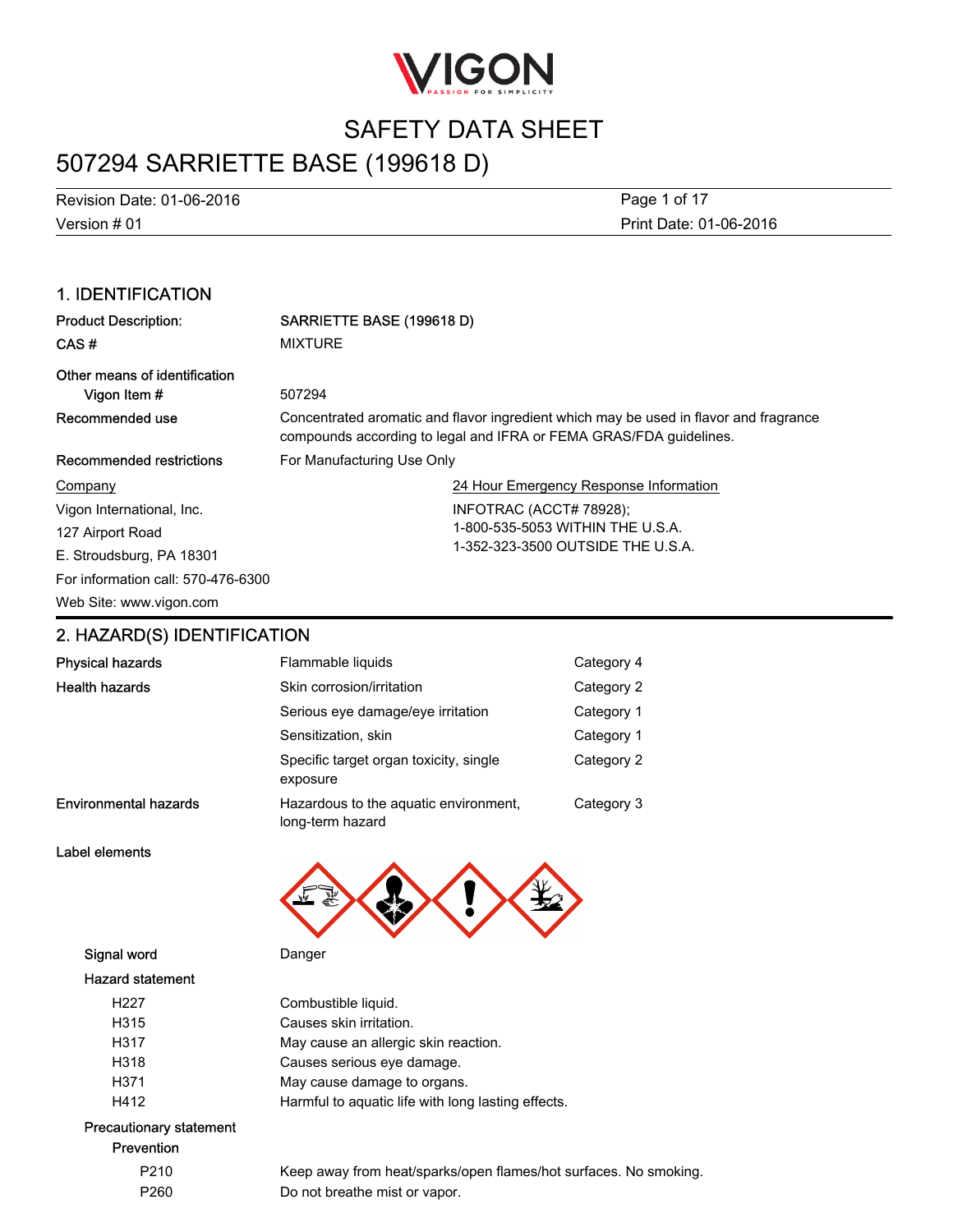

## 507294 SARRIETTE BASE (199618 D)

Version # 01 Revision Date: 01-06-2016 Print Date: 01-06-2016 Page 2 of 17

| P <sub>264</sub>                             | Wash thoroughly after handling.                                                                                                     |
|----------------------------------------------|-------------------------------------------------------------------------------------------------------------------------------------|
| P270                                         | Do not eat, drink or smoke when using this product.                                                                                 |
| P272                                         | Contaminated work clothing should not be allowed out of the workplace.                                                              |
| P273                                         | Avoid release to the environment.                                                                                                   |
| P <sub>280</sub>                             | Wear protective gloves/eye protection/face protection.                                                                              |
| Response                                     |                                                                                                                                     |
| P302 + P352                                  | IF ON SKIN: Wash with plenty of water.                                                                                              |
| $P305 + P351 +$                              |                                                                                                                                     |
| P338                                         | IF IN EYES: Rinse cautiously with water for several minutes. Remove contact lenses, if present<br>and easy to do. Continue rinsing. |
| P310                                         | Immediately call a POISON CENTER/doctor.                                                                                            |
| P333 + P313                                  | If skin irritation or rash occurs: Get medical advice/attention.                                                                    |
| P362 + P364                                  | Take off contaminated clothing and wash it before reuse.                                                                            |
| P370 + P378                                  | In case of fire: Use appropriate media to extinguish.                                                                               |
| Storage                                      |                                                                                                                                     |
| P403 + P235                                  | Store in a well-ventilated place. Keep cool.                                                                                        |
| P405                                         | Store locked up.                                                                                                                    |
| <b>Disposal</b>                              |                                                                                                                                     |
| P <sub>501</sub>                             | Dispose of contents/container in accordance with local/regional/national/international regulations.                                 |
| Hazard(s) not otherwise<br>classified (HNOC) | None known.                                                                                                                         |
| Supplemental information                     | None.                                                                                                                               |

### 3. COMPOSITION/INFORMATION ON INGREDIENTS

### Mixtures

| <b>Chemical name</b>                                         | Common name and synonyms                                                                                                 | <b>CAS number</b> | %             |
|--------------------------------------------------------------|--------------------------------------------------------------------------------------------------------------------------|-------------------|---------------|
| (2S)-PROPYL 2-<br>(1,1-DIMETHYLPROPOXY)<br><b>PROPANOATE</b> | propyl (2S)-2-(1,1-dimethylpropoxy)<br>propanoate<br>Propanoic acid, 2-(1,1-dimethylpropoxy)-,<br>propyl ester, (2S)-    | 319002-92-1       | $10 - 5 = 15$ |
| <b>LINALOOL</b>                                              | 2,6-DIMETHYL-2,7-OCTADIENE-6-OL<br>1,6-Octadien-3-ol, 3,7-dimethyl-<br>3,7-Dimethylocta-1,6-dien-3-ol<br>LINALYL ALCOHOL | 78-70-6           | $10 - 5 = 15$ |
| 1,3-OXATHIANE, 2-ETHYL-<br>4,4-DIMETHYL-                     | 2- ethyl-4,4-dimethyl-1,3-oxathiane                                                                                      | 444880-09-5       | $7.5 - 10$    |
| 4-CYCLOHEXYL-2-<br>METHYLBUTAN-2-OL                          | 2,2- dimethyl cyclohexane propanol<br>alpha, alpha-dimethyl cyclohexane propanol                                         | 83926-73-2        | $7.5 - 10$    |
| <b>CAMPHOR</b>                                               | 1,7,7-trimethylbicyclo[2.2.1]heptan-2-one<br>2-oxo-bornane<br>2-camphonone                                               | 76-22-2           | $2.5 - 5$     |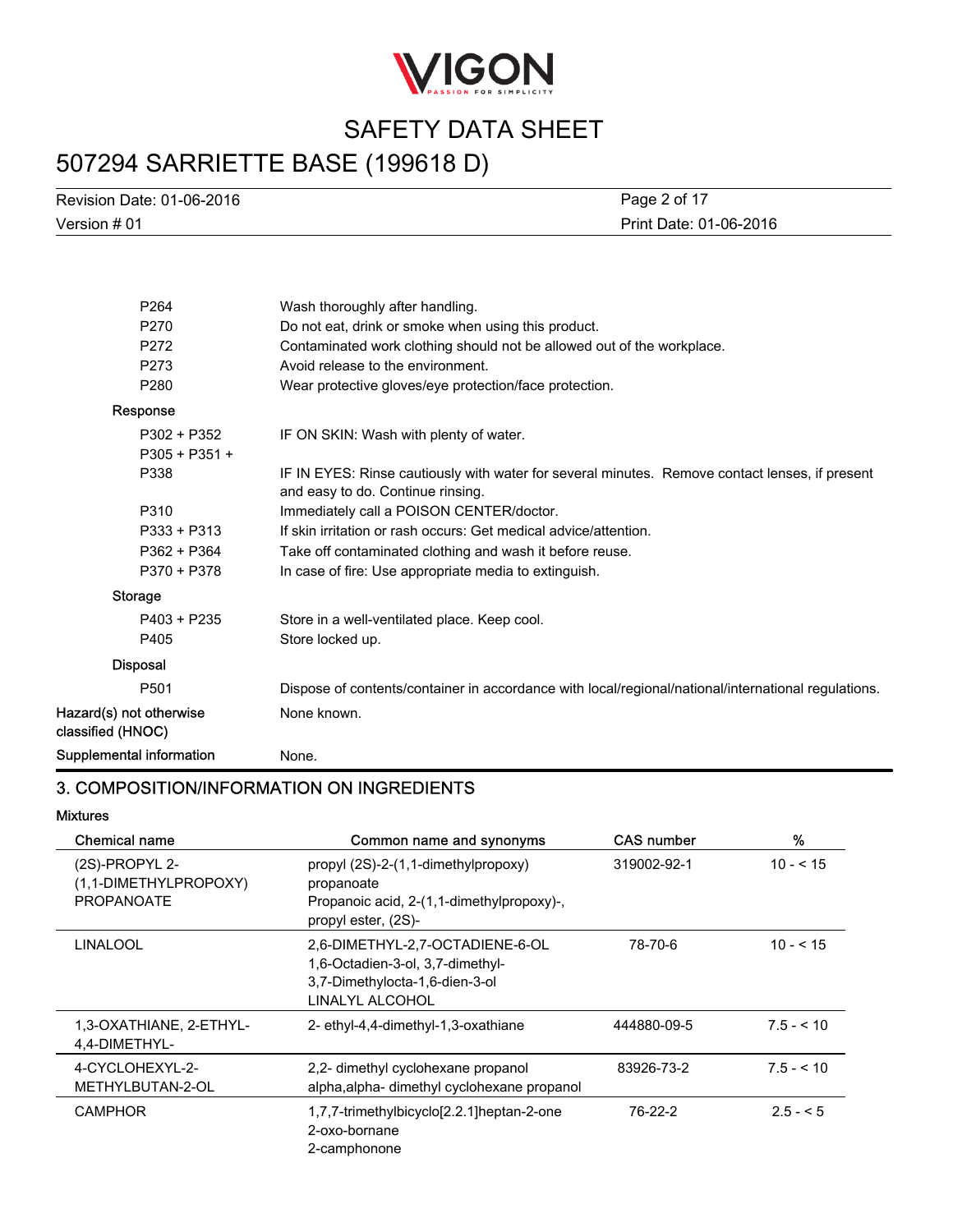

# 507294 SARRIETTE BASE (199618 D)

Version # 01 Revision Date: 01-06-2016 Print Date: 01-06-2016 Page 3 of 17

| <b>Chemical name</b>                                                         | Common name and synonyms                                                                                                                                                                               | <b>CAS number</b> | %         |
|------------------------------------------------------------------------------|--------------------------------------------------------------------------------------------------------------------------------------------------------------------------------------------------------|-------------------|-----------|
| <b>EUCALYPTOL</b>                                                            | 4,7,7-trimethyl-8-oxabicyclo[2.2.2]octane<br>1,8-cineole<br>1,3,3-trimethyl oxabicyclo(2.2.2) octane<br>1,8-oxi-do-para-menthane                                                                       | 470-82-6          | $2.5 - 5$ |
| <b>HYDROGENATED METHYL</b><br><b>ROSINATE</b>                                |                                                                                                                                                                                                        | 8050-15-5         | $2.5 - 5$ |
| METHYL 2-ETHYLHEXANOATE                                                      | 2- ethyl hexanoic acid methyl ester                                                                                                                                                                    | 816-19-3          | $2.5 - 5$ |
| PINENE ALPHA                                                                 | dextro, laevo-pin-2(3)-ene<br>2,6,6 - trimethyl bicyclo-3,1,1-2-heptene<br>4,7,7- trimethylbicyclo[3.1.1]hept-3-ene                                                                                    | 80-56-8           | $2.5 - 5$ |
| 1-Propanol,<br>2-[1-(3,3-dimethylcyclohexyl)<br>ethoxy]-2-methyl-,propanoate | [2-[1-(3,3-dimethylcyclohexyl)ethoxy]<br>-2-methylpropyl]propanoate                                                                                                                                    | 141773-73-1       | $1 - 5.5$ |
| 2,2-Dimethyl-3-(3-methylpenta-2,4-<br>dienyl) oxirane                        | Oxirane, 2,2-dimethyl-3-<br>(3-methyl-2,4-pentadien-1-yl)-                                                                                                                                             | 69103-20-4        | $1 - 5.5$ |
| 2,4-DIMETHYLCYCLOHEX-3-ENE-<br>1-CARBALDEHYDE                                | 4-formyl-1,3-dimethylcyclohex-1-ene<br>2,4-DIMETHYL-3-CYCLOHEXEN-1-<br>CARBOXALDEHYDE<br>3-Cyclohexene-1-carboxaldehyde,<br>2,4-dimethyl-<br>DIMETHYLCYCLOHEX-3-ENE-1-<br>CARBALDEHYDE (MIXED ISOMERS) | 68039-49-6        | $1 - 5.5$ |
| 2-CYCLOHEXEN-1-ONE,<br>2-METHYL-5-<br>(1-METHYLETHENYL)-                     | delta-p- mentha-1(6),8-dien-2-one<br>p- mentha-6,8-dien-2-one<br>2- methyl-5-(1-methylethenyl)-<br>2-cyclohexen-1-one                                                                                  | 99-49-0           | $1 - 5.5$ |
| 4-ISOPROPENYLCYCLOHEX-1-<br>EN-1-YLMETHANOL                                  | 1-cyclohexene-1-methanol,<br>4-(1-methylethenyl)<br>p-mentha-1,8-dien-7-ol<br>PERILLA ALCOHOL                                                                                                          | 536-59-4          | $1 - 5.5$ |
| <b>CYMENE PARA</b>                                                           | 1- methyl-4-propan-2-ylbenzene<br>4-METHYL ISOPROPYL BENZENE<br>Methyl isopropyl benzene<br><b>DOLCYMENE</b><br>4-iso propyl toluene<br>para-methylcumene<br>camphogen                                 | 99-87-6           | $1 - 5.5$ |
| methyl 2,2-dimethyl-<br>6-methylenecyclohexane<br>carboxylate                | 2,2- dimethyl-6-methylene cyclohexane<br>carboxylic acid methyl ester                                                                                                                                  | 81752-87-6        | $1 - 5.5$ |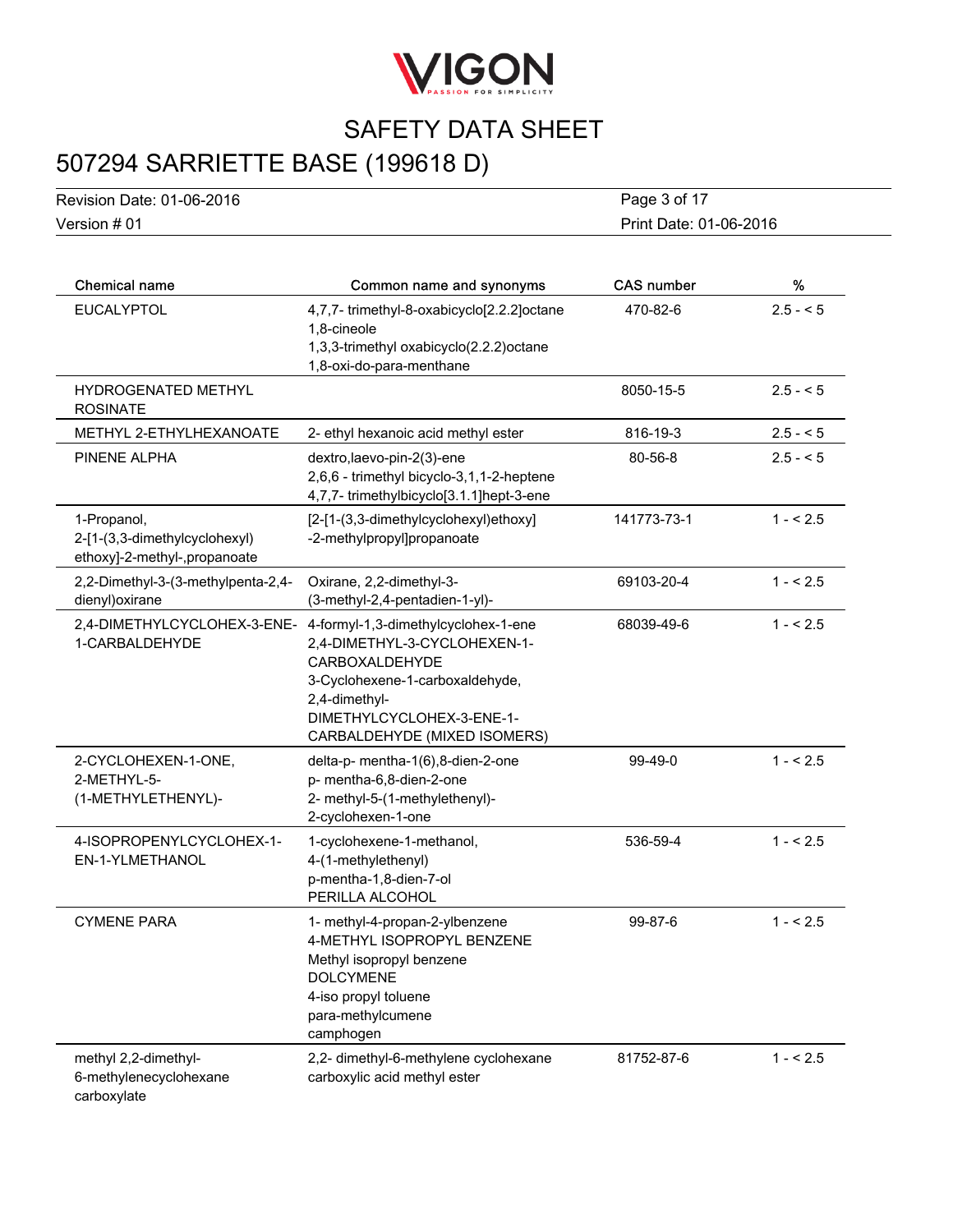

## 507294 SARRIETTE BASE (199618 D)

| Chemical name             | Common name and synonyms | <b>CAS number</b>      | % |  |
|---------------------------|--------------------------|------------------------|---|--|
| Version # 01              |                          | Print Date: 01-06-2016 |   |  |
| Revision Date: 01-06-2016 |                          | Page 4 of 17           |   |  |

| <b>UIGIIIUAI IIAIIIU</b>                                   | <b>COMMON HANG AND SYNONYMIS</b>                                                                                                                                                                                      | UAJ HUHIDEI | 70         |
|------------------------------------------------------------|-----------------------------------------------------------------------------------------------------------------------------------------------------------------------------------------------------------------------|-------------|------------|
| <b>THYMOL</b>                                              | 3-HYDROXY-P-CYMENE<br>5-Methyl-2-(1-methylethyl)phenol<br>Phenol, 5-methyl-2-(1-methylethyl)-<br>6-ISOPROPYL-3-METHYLPHENOL<br>5-METHYL-2-ISOPROPYLPHENOL<br>3-METHYL-6-ISOPROPYLPHENOL<br>2-ISOPROPYL-5-METHYLPHENOL | 89-83-8     | $1 - 5.5$  |
| BICYCLO 2.2.1 HEPTAN-2-OL,<br>1,7,7-TRIMETHYL-, (1S-ENDO)- | laevo-2- hydroxybornane<br>laevo-2- camphanol<br>laevo-endo-2- hydroxycamphane                                                                                                                                        | 464-45-9    | 0.5 < 1    |
| EXO-2-BORNANOL                                             | DL-iso borneol<br>exo-2- hydroxy-1,7,7-trimethyl norbornane                                                                                                                                                           | 124-76-5    | 0.5 < 1    |
| 1-METHOXY-4-(1-PROPENYL)<br><b>BENZENE</b>                 | 4-methoxy-1-propenyl benzene<br>para-methoxy-beta-methyl styrene                                                                                                                                                      | 104-46-1    | 0.1 < 0.5  |
| 3-METHYLHEX-2-ENYL<br><b>ACETATE</b>                       | aladinate<br>3-methylhex-2-en-1-yl acetate                                                                                                                                                                            | 341017-24-1 | 0.1 < 0.5  |
| 4- penten-1-one,<br>1-(5,5-dimethyl-1-cyclohexen-1-yl)     | 1-(5,5-DIMETHYL-1-CYCLOHEXEN-1-YL)<br>-4-PENTEN-1-ONE<br>dimethyl cyclohexenyl 3-butenyl ketone                                                                                                                       | 56973-85-4  | 0.1 < 0.5  |
| <b>MENTHONE LAEVO</b>                                      | p-menthan-3-one racemic<br>5-methyl-2-(1-methyl ethyl) cyclohexanone<br>racemic<br>2 iso propyl-5-methyl cyclohexanone racemi<br>c 5- methyl-2-propan-2-ylcyclohexan-1-one                                            | 89-80-5     | 0.1 < 0.5  |
| Other components below reportable levels                   |                                                                                                                                                                                                                       |             | $20 - 530$ |

### 4. FIRST-AID MEASURES

| Inhalation                                                                   | If breathing is difficult, remove to fresh air and keep at rest in a position comfortable for breathing.<br>For breathing difficulties, oxygen may be necessary. Call a physician if symptoms develop or<br>persist.                                                   |
|------------------------------------------------------------------------------|------------------------------------------------------------------------------------------------------------------------------------------------------------------------------------------------------------------------------------------------------------------------|
| <b>Skin contact</b>                                                          | Take off immediately all contaminated clothing. Get medical attention if irritation develops and<br>persists. Wash skin thoroughly with soap and water for several minutes.                                                                                            |
| Eye contact                                                                  | Remove contact lenses, if present and easy to do. Get medical attention if irritation develops and<br>persists. Promptly wash eyes with plenty of water while lifting the eye lids.                                                                                    |
| Ingestion                                                                    | Call a physician or poison control center immediately. If swallowed, rinse mouth with water (only if<br>the person is conscious). Do not induce vomiting. If vomiting occurs, the head should be kept low<br>so that stomach vomit doesn't enter the lungs.            |
| Most important<br>symptoms/effects, acute and<br>delayed                     | Severe eye irritation. Symptoms may include stinging, tearing, redness, swelling, and blurred<br>vision. Permanent eye damage including blindness could result. Skin irritation. May cause redness<br>and pain. May cause an allergic skin reaction. Dermatitis. Rash. |
| Indication of immediate medical<br>attention and special treatment<br>needed | Not available.                                                                                                                                                                                                                                                         |
| <b>General information</b>                                                   | Ensure that medical personnel are aware of the material(s) involved, and take precautions to<br>protect themselves. Show this safety data sheet to the doctor in attendance.                                                                                           |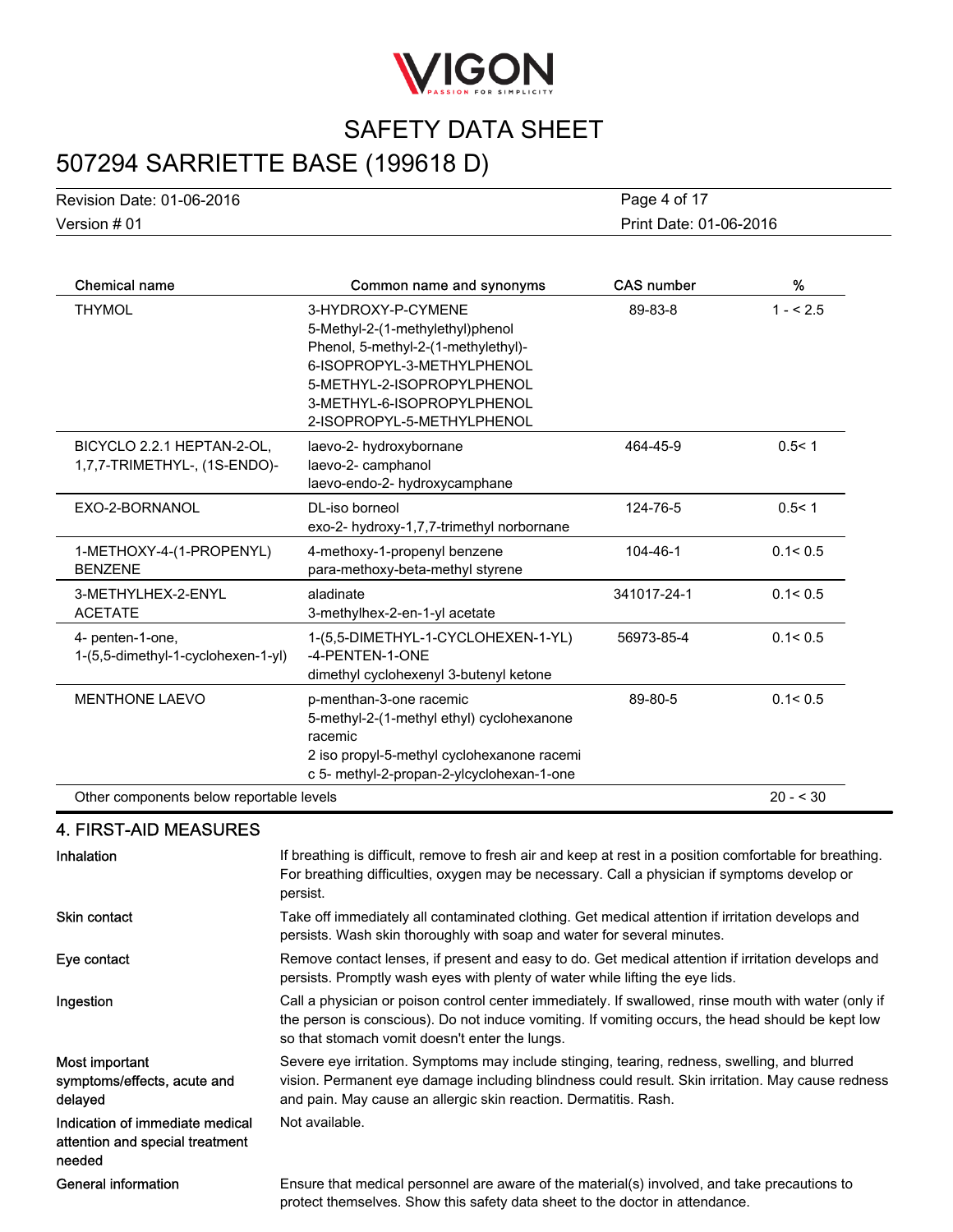

## 507294 SARRIETTE BASE (199618 D)

Version # 01 Revision Date: 01-06-2016

Print Date: 01-06-2016 Page 5 of 17

### 5. FIRE-FIGHTING MEASURES

| Suitable extinguishing media                                     | Water spray, fog, CO2, dry chemical, or alcohol resistant foam.                                                                                                                                                                                                                                                                                                                                 |
|------------------------------------------------------------------|-------------------------------------------------------------------------------------------------------------------------------------------------------------------------------------------------------------------------------------------------------------------------------------------------------------------------------------------------------------------------------------------------|
| Unsuitable extinguishing media                                   | Do not use a solid water stream as it may scatter and spread fire.                                                                                                                                                                                                                                                                                                                              |
| Specific hazards arising from<br>the chemical                    | Fire may produce irritating, corrosive and/or toxic gases.                                                                                                                                                                                                                                                                                                                                      |
| Special protective equipment<br>and precautions for firefighters | Firefighters must use standard protective equipment including flame retardant coat, helmet with<br>face shield, gloves, rubber boots, and in enclosed spaces, SCBA. Structural firefighters protective<br>clothing will only provide limited protection. Wear self-contained breathing apparatus with a full<br>facepiece operated in the positive pressure demand mode when fighting fires.    |
| Fire fighting<br>equipment/instructions                          | In case of fire and/or explosion do not breathe fumes. Use standard firefighting procedures and<br>consider the hazards of other involved materials. Move containers from fire area if you can do so<br>without risk. Water runoff can cause environmental damage. Ventilate closed spaces before<br>entering them. Keep run-off water out of sewers and water sources. Dike for water control. |
| Specific methods                                                 | Use water spray to cool unopened containers.                                                                                                                                                                                                                                                                                                                                                    |
| General fire hazards                                             | Static charges generated by emptying package in or near flammable vapor may cause flash fire.                                                                                                                                                                                                                                                                                                   |

### 6. ACCIDENTAL RELEASE MEASURES

| Personal precautions, protective<br>equipment and emergency<br>procedures | Keep unnecessary personnel away. Eliminate all sources of ignition. Avoid contact with skin or<br>inhalation of spillage, dust or vapor. Do not touch damaged containers or spilled material unless<br>wearing appropriate protective clothing. Ventilate closed spaces before entering them.                                                    |
|---------------------------------------------------------------------------|--------------------------------------------------------------------------------------------------------------------------------------------------------------------------------------------------------------------------------------------------------------------------------------------------------------------------------------------------|
| Methods and materials for<br>containment and cleaning up                  | Eliminate all ignition sources (no smoking, flares, sparks or flames in immediate area). Stop the<br>flow of material, if this is without risk. Dike the spilled material, where this is possible. Absorb with<br>inert absorbent such as dry clay, sand or diatomaceous earth, commercial sorbents, or recover<br>using pumps.                  |
|                                                                           | The product is immiscible with water and will spread on the water surface.                                                                                                                                                                                                                                                                       |
|                                                                           | Large Spills: Stop the flow of material, if this is without risk. Dike the spilled material, where this is<br>possible. Cover with plastic sheet to prevent spreading. Prevent product from entering drains. Do<br>not allow material to contaminate ground water system. Absorb in vermiculite, dry sand or earth<br>and place into containers. |
|                                                                           | Small Spills: Wipe up with absorbent material (e.g. cloth, fleece). Clean surface thoroughly to<br>remove residual contamination.                                                                                                                                                                                                                |
|                                                                           | Never return spills in original containers for re-use. This material and its container must be<br>disposed of as hazardous waste. Collect and dispose of spillage as indicated in section 13 of the<br>SDS.                                                                                                                                      |
| <b>Environmental precautions</b>                                          | Prevent further leakage or spillage if safe to do so. Do not contaminate water. Avoid release to the<br>environment. Retain and dispose of contaminated wash water. Contact local authorities in case of<br>spillage to drain/aquatic environment.                                                                                               |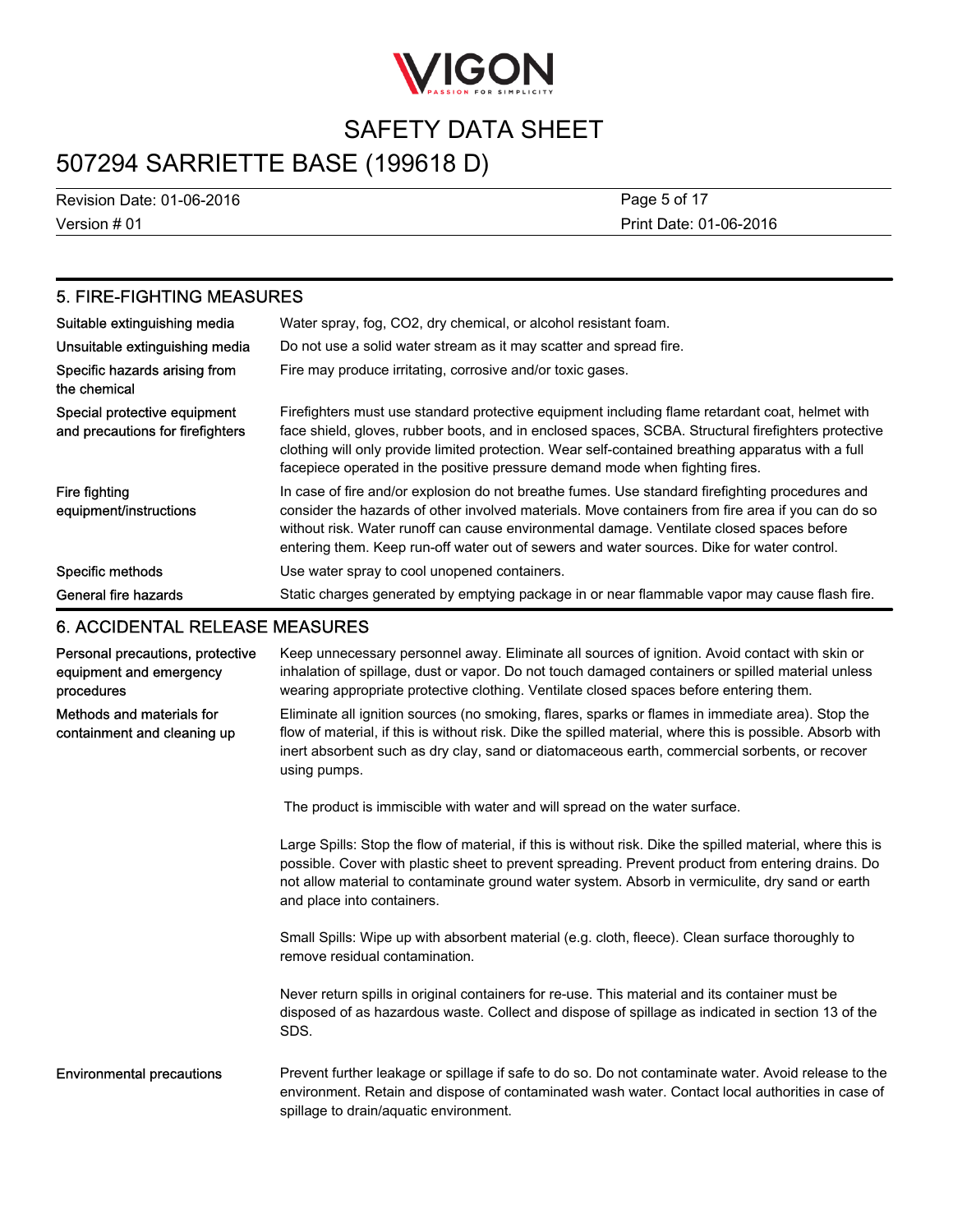

## 507294 SARRIETTE BASE (199618 D)

Version # 01 Revision Date: 01-06-2016 Print Date: 01-06-2016 Page 6 of 17

### 7. HANDLING AND STORAGE

| Precautions for safe handling   | Do not handle or store near an open flame, heat or other sources of ignition. All equipment used<br>when handling the product must be grounded. Avoid contact with eyes, skin, and clothing. Avoid<br>prolonged exposure. Wash thoroughly after handling. Take precautionary measures against static<br>discharges. Avoid breathing vapor. |
|---------------------------------|--------------------------------------------------------------------------------------------------------------------------------------------------------------------------------------------------------------------------------------------------------------------------------------------------------------------------------------------|
| Conditions for safe storage,    | Keep container closed. Handle containers with care. Open slowly in order to control possible                                                                                                                                                                                                                                               |
| including any incompatibilities | pressure release. Store in a cool, well-ventilated area.                                                                                                                                                                                                                                                                                   |

### 8. EXPOSURE CONTROLS/PERSONAL PROTECTION

#### Occupational exposure limits

#### US. OSHA Table Z-1 Limits for Air Contaminants (29 CFR 1910.1000)

| <b>Components</b>                           | <b>Type</b> | Value        |  |
|---------------------------------------------|-------------|--------------|--|
| <b>CAMPHOR (CAS 76-22-2)</b>                | PEL         | $2$ mg/m $3$ |  |
| US. ACGIH Threshold Limit Values            |             |              |  |
| <b>Components</b>                           | <b>Type</b> | Value        |  |
| CAMPHOR (CAS 76-22-2)                       | <b>STEL</b> | 3 ppm        |  |
|                                             | <b>TWA</b>  | 2 ppm        |  |
| PINENE ALPHA (CAS<br>$80 - 56 - 8$          | <b>TWA</b>  | 20 ppm       |  |
| US. NIOSH: Pocket Guide to Chemical Hazards |             |              |  |
| <b>Components</b>                           | Type        | Value        |  |
| <b>CAMPHOR (CAS 76-22-2)</b>                | <b>REL</b>  | $2$ mg/m $3$ |  |
|                                             | <b>TWA</b>  | $2$ mg/m $3$ |  |

Biological limit values No biological exposure limits noted for the ingredient(s).

Appropriate engineering controls Use explosion-proof ventilation equipment to stay below exposure limits. Good general ventilation (typically 10 air changes per hour) should be used. Ventilation rates should be matched to conditions. If applicable, use process enclosures, local exhaust ventilation, or other engineering controls to maintain airborne levels below recommended exposure limits. If exposure limits have not been established, maintain airborne levels to an acceptable level.

#### Individual protection measures, such as personal protective equipment

| Eye/face protection                       | Avoid contact with eyes.                                                                                                                                                                                                                                                                                                       |  |
|-------------------------------------------|--------------------------------------------------------------------------------------------------------------------------------------------------------------------------------------------------------------------------------------------------------------------------------------------------------------------------------|--|
| <b>Skin protection</b><br>Hand protection | Chemical resistant gloves.                                                                                                                                                                                                                                                                                                     |  |
| Other                                     | Use of an impervious apron is recommended.                                                                                                                                                                                                                                                                                     |  |
| Respiratory protection                    | Chemical respirator with organic vapor cartridge and full facepiece.                                                                                                                                                                                                                                                           |  |
| <b>Thermal hazards</b>                    | Wear appropriate thermal protective clothing, when necessary.                                                                                                                                                                                                                                                                  |  |
| General hygiene considerations            | When using do not smoke. Always observe good personal hygiene measures, such as washing<br>after handling the material and before eating, drinking, and/or smoking. Routinely wash work<br>clothing and protective equipment to remove contaminants. Contaminated work clothing should not<br>be allowed out of the workplace. |  |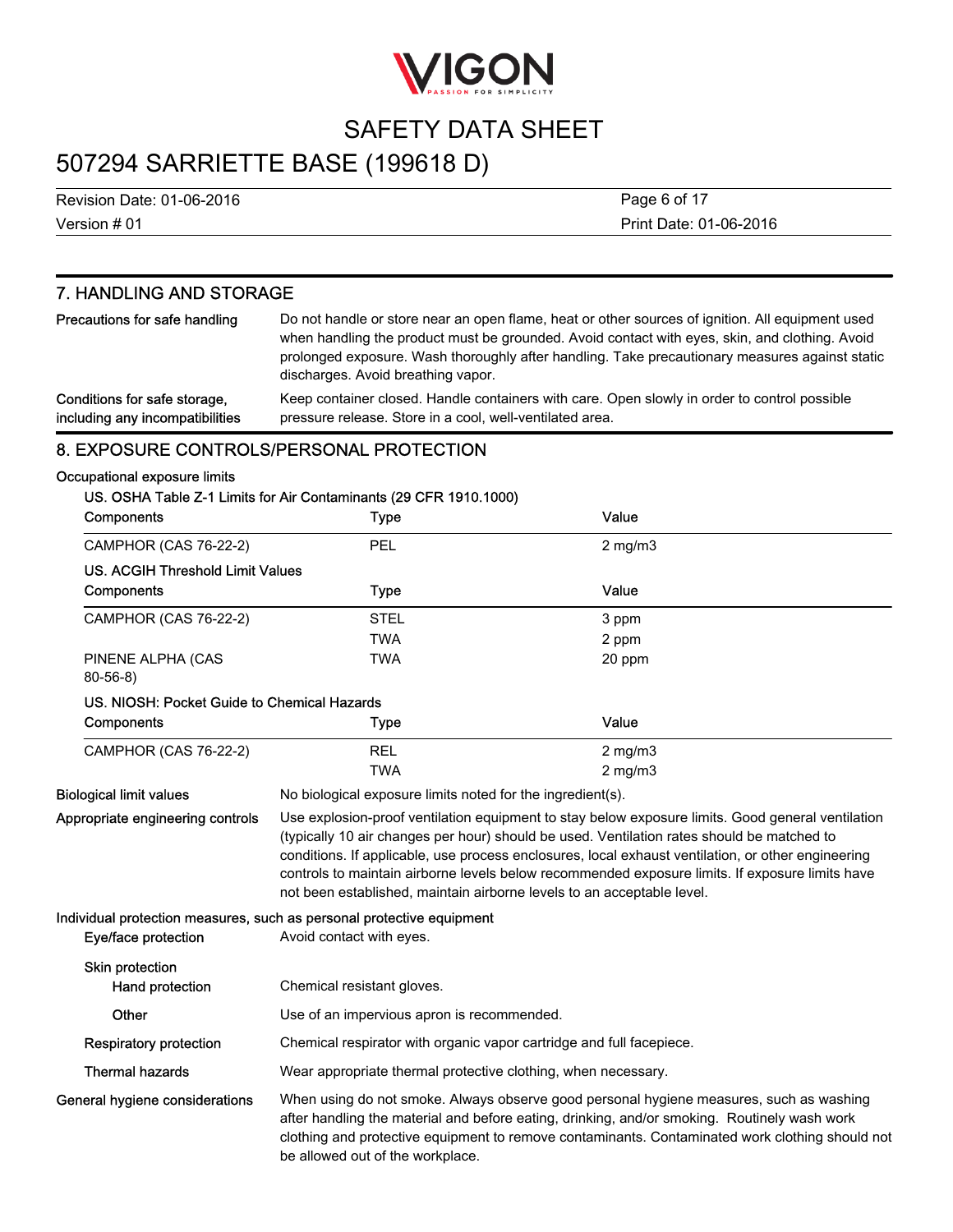

## 507294 SARRIETTE BASE (199618 D)

Version # 01 Revision Date: 01-06-2016

Print Date: 01-06-2016 Page 7 of 17

### 9. PHYSICAL AND CHEMICAL PROPERTIES

| Appearance                                        | Refer to Spec Sheet           |
|---------------------------------------------------|-------------------------------|
| <b>Physical state</b>                             | Liquid.                       |
| Form                                              | Liquid.                       |
| Color                                             | Refer to Spec Sheet           |
| Odor                                              | Characteristic.               |
| Odor threshold                                    | Not available.                |
| pH                                                | Not available.                |
| Melting point/freezing point                      | Not available.                |
| Initial boiling point and boiling<br>range        | Not available.                |
| Flash point                                       | 162.0 °F (72.2 °C) Closed Cup |
| <b>Evaporation rate</b>                           | Not available.                |
| Flammability (solid, gas)                         | Not applicable.               |
| Upper/lower flammability or explosive limits      |                               |
| <b>Flammability limit - lower</b><br>(%)          | Not available.                |
| Flammability limit - upper<br>(%)                 | Not available.                |
| Explosive limit - lower (%)                       | Not available.                |
| Explosive limit - upper (%)                       | Not available.                |
| Vapor pressure                                    | 0.3 mm Hg at 20 °C            |
| Vapor density                                     | Not available.                |
| <b>Relative density</b>                           | 0.93 at d 20/20               |
| Solubility(ies)                                   |                               |
| Solubility (water)                                | Insoluble                     |
| <b>Partition coefficient</b><br>(n-octanol/water) | Not available.                |
| Auto-ignition temperature                         | Not available.                |
| Decomposition temperature                         | Not available.                |
| <b>Viscosity</b>                                  | Not available.                |
| Other information                                 |                               |
| Molecular formula                                 | Not applicable                |
| VOC (Weight %)                                    | < 63 %                        |

### 10. STABILITY AND REACTIVITY

| Reactivity                | The product is stable and non-reactive under normal conditions of use, storage and transport. |
|---------------------------|-----------------------------------------------------------------------------------------------|
| <b>Chemical stability</b> | Material is stable under normal conditions.                                                   |
| Possibility of hazardous  | No dangerous reaction known under conditions of normal use.                                   |
| reactions                 |                                                                                               |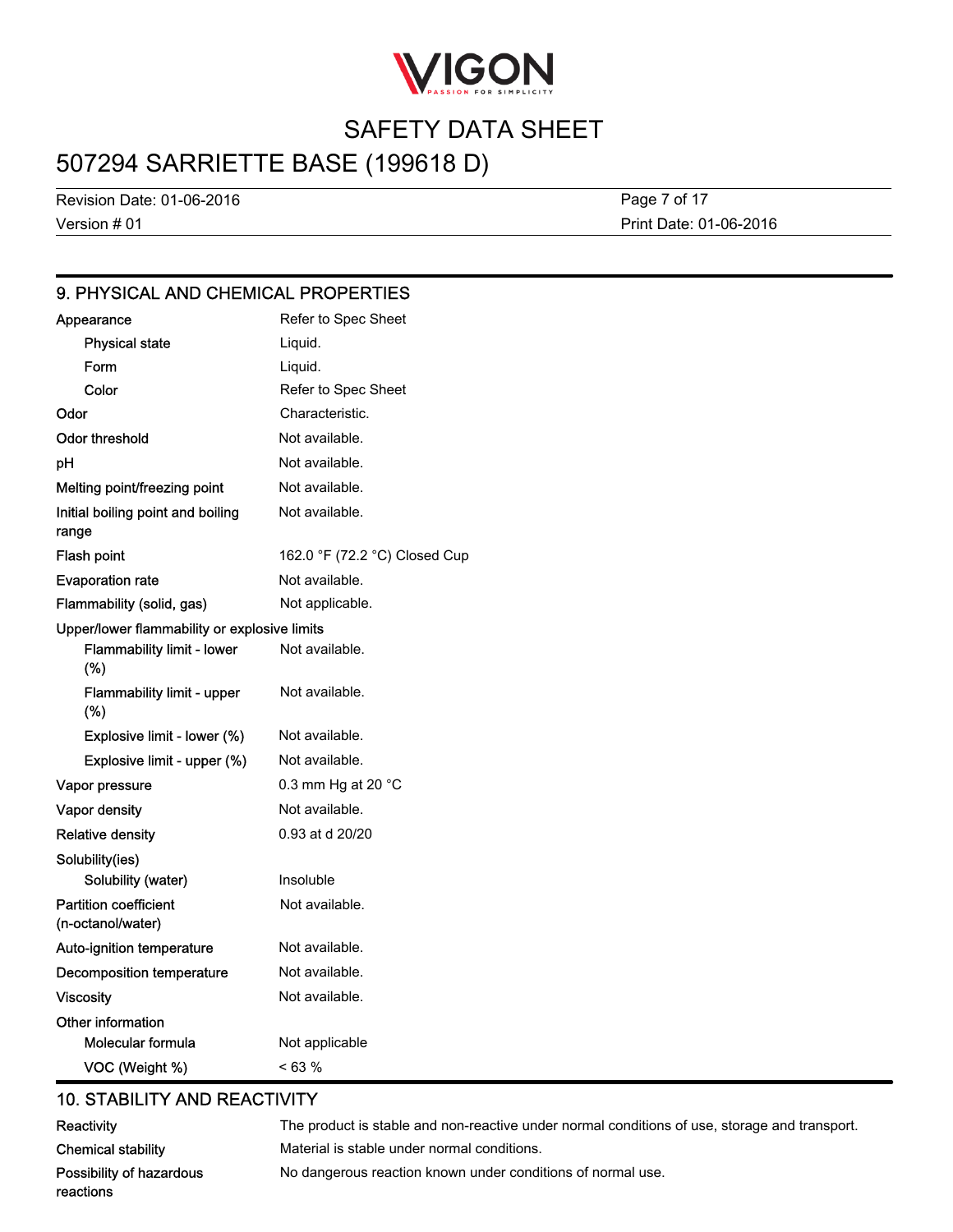

# 507294 SARRIETTE BASE (199618 D)

| Revision Date: 01-06-2016                                                          |                                                                                          | Page 8 of 17                                                                                                                                                                               |  |
|------------------------------------------------------------------------------------|------------------------------------------------------------------------------------------|--------------------------------------------------------------------------------------------------------------------------------------------------------------------------------------------|--|
| Version # 01                                                                       | Print Date: 01-06-2016                                                                   |                                                                                                                                                                                            |  |
|                                                                                    |                                                                                          |                                                                                                                                                                                            |  |
| <b>Conditions to avoid</b>                                                         | flash point. Contact with incompatible materials.                                        | Avoid heat, sparks, open flames and other ignition sources. Avoid temperatures exceeding the                                                                                               |  |
| Incompatible materials                                                             | Strong oxidizing agents.                                                                 |                                                                                                                                                                                            |  |
| Hazardous decomposition<br>products                                                | No hazardous decomposition products if stored and handled as indicated.                  |                                                                                                                                                                                            |  |
| <b>11. TOXICOLOGICAL INFORMATION</b>                                               |                                                                                          |                                                                                                                                                                                            |  |
| Information on likely routes of exposure                                           |                                                                                          |                                                                                                                                                                                            |  |
| Inhalation                                                                         |                                                                                          | May cause damage to organs by inhalation. Prolonged inhalation may be harmful.                                                                                                             |  |
| <b>Skin contact</b>                                                                | Causes skin irritation. May cause an allergic skin reaction.                             |                                                                                                                                                                                            |  |
| Eye contact                                                                        | Causes serious eye damage.                                                               |                                                                                                                                                                                            |  |
| Ingestion                                                                          | Expected to be a low ingestion hazard.                                                   |                                                                                                                                                                                            |  |
| Symptoms related to the<br>physical, chemical and<br>toxicological characteristics | redness and pain. May cause an allergic skin reaction. Dermatitis. Rash.                 | Severe eye irritation. Symptoms may include stinging, tearing, redness, swelling, and blurred<br>vision. Permanent eye damage including blindness could result. Skin irritation. May cause |  |
| Information on toxicological effects                                               |                                                                                          |                                                                                                                                                                                            |  |
| <b>Acute toxicity</b>                                                              | May cause an allergic skin reaction.                                                     |                                                                                                                                                                                            |  |
| Components                                                                         | <b>Species</b>                                                                           | <b>Test Results</b>                                                                                                                                                                        |  |
|                                                                                    | (2S)-PROPYL 2- (1,1-DIMETHYLPROPOXY) PROPANOATE (CAS 319002-92-1)                        |                                                                                                                                                                                            |  |
| Acute                                                                              |                                                                                          |                                                                                                                                                                                            |  |
| Dermal                                                                             |                                                                                          |                                                                                                                                                                                            |  |
| LD50                                                                               | Rabbit                                                                                   | > 2000 mg/kg                                                                                                                                                                               |  |
| <b>Oral</b>                                                                        |                                                                                          |                                                                                                                                                                                            |  |
| LD50                                                                               | Rat                                                                                      | > 2000 mg/kg                                                                                                                                                                               |  |
| 1-METHOXY-4-(1-PROPENYL) BENZENE (CAS 104-46-1)                                    |                                                                                          |                                                                                                                                                                                            |  |
| Acute                                                                              |                                                                                          |                                                                                                                                                                                            |  |
| Oral                                                                               |                                                                                          |                                                                                                                                                                                            |  |
| LD50                                                                               | Rat                                                                                      | 3000 mg/kg                                                                                                                                                                                 |  |
|                                                                                    | 1-Propanol, 2-[1-(3,3-dimethylcyclohexyl) ethoxy]-2-methyl-,propanoate (CAS 141773-73-1) |                                                                                                                                                                                            |  |
| Acute                                                                              |                                                                                          |                                                                                                                                                                                            |  |
| <b>Dermal</b>                                                                      |                                                                                          |                                                                                                                                                                                            |  |
| LD50                                                                               | Rabbit                                                                                   | > 2000 mg/kg (OECD 401: limit)                                                                                                                                                             |  |
| Oral                                                                               |                                                                                          |                                                                                                                                                                                            |  |
| LD50                                                                               | Rat                                                                                      | > 2000 mg/kg (OECD 402: limit)                                                                                                                                                             |  |
|                                                                                    | 2,2-Dimethyl-3-(3-methylpenta-2,4-dienyl) oxirane (CAS 69103-20-4)                       |                                                                                                                                                                                            |  |
| Acute                                                                              |                                                                                          |                                                                                                                                                                                            |  |
| <b>Dermal</b>                                                                      |                                                                                          |                                                                                                                                                                                            |  |
| LD50                                                                               | Rabbit                                                                                   | > 2000 mg/kg OECD 402                                                                                                                                                                      |  |
| Oral                                                                               |                                                                                          |                                                                                                                                                                                            |  |
| LD50                                                                               | Rat                                                                                      | > 5000 mg/kg OECD 401                                                                                                                                                                      |  |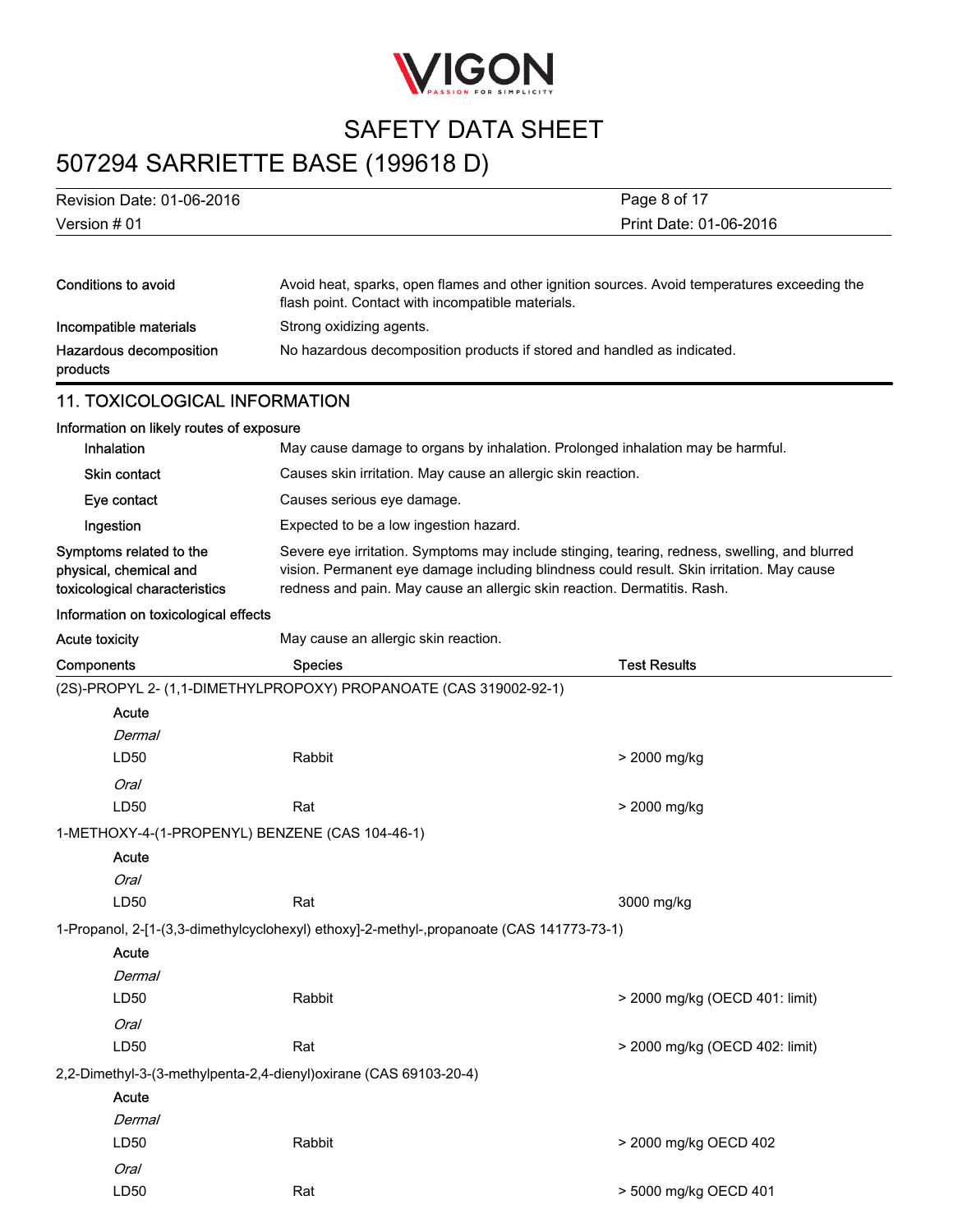

# 507294 SARRIETTE BASE (199618 D)

Version # 01 Revision Date: 01-06-2016 Print Date: 01-06-2016 Page 9 of 17

| Components            | <b>Species</b>                                                         | <b>Test Results</b> |
|-----------------------|------------------------------------------------------------------------|---------------------|
|                       | 2,4-DIMETHYLCYCLOHEX-3-ENE-1-CARBALDEHYDE (CAS 68039-49-6)             |                     |
| Acute                 |                                                                        |                     |
| Dermal                |                                                                        |                     |
| LD50                  | Rabbit                                                                 | 2500 mg/kg          |
| <b>Oral</b>           |                                                                        |                     |
| LD50                  | Rat                                                                    | 2500 mg/kg          |
|                       | 2-CYCLOHEXEN-1-ONE, 2-METHYL-5- (1-METHYLETHENYL)- (CAS 99-49-0)       |                     |
| Acute                 |                                                                        |                     |
| <b>Dermal</b>         |                                                                        |                     |
| LD50                  | Rabbit                                                                 | 3800 mg/kg          |
| Oral                  |                                                                        |                     |
| LD50                  | Rat                                                                    | 1640 mg/kg          |
|                       | 4- penten-1-one, 1-(5,5-dimethyl-1-cyclohexen-1-yl) (CAS 56973-85-4)   |                     |
| Acute                 |                                                                        |                     |
| Dermal                |                                                                        |                     |
| LD50                  | Rabbit                                                                 | > 2000 mg/kg        |
| Oral                  |                                                                        |                     |
| LD50                  | Rat                                                                    | > 2000 mg/kg        |
|                       | 4-CYCLOHEXYL-2- METHYLBUTAN-2-OL (CAS 83926-73-2)                      |                     |
| Acute                 |                                                                        |                     |
| Dermal                |                                                                        |                     |
| LD50                  | Rabbit                                                                 | > 2000 mg/kg        |
| <b>Oral</b>           |                                                                        |                     |
| LD50                  | Rat                                                                    | > 5000 mg/kg        |
|                       | 4-ISOPROPENYLCYCLOHEX-1- EN-1-YLMETHANOL (CAS 536-59-4)                |                     |
| Acute                 |                                                                        |                     |
| Dermal                |                                                                        |                     |
| LD50                  | Rabbit                                                                 | > 5000 mg/kg        |
| Oral                  |                                                                        |                     |
| LD50                  | Rat                                                                    | 2100 mg/kg          |
|                       | BICYCLO 2.2.1 HEPTAN-2-OL, 1,7,7-TRIMETHYL-, (1S-ENDO)- (CAS 464-45-9) |                     |
| Acute                 |                                                                        |                     |
| <b>Oral</b>           |                                                                        |                     |
| LD50                  | Rat                                                                    | > 5000 mg/kg        |
| CAMPHOR (CAS 76-22-2) |                                                                        |                     |
| <b>Acute</b>          |                                                                        |                     |
| <b>Oral</b>           |                                                                        |                     |
| LD50                  | Mouse                                                                  | 1310 mg/kg          |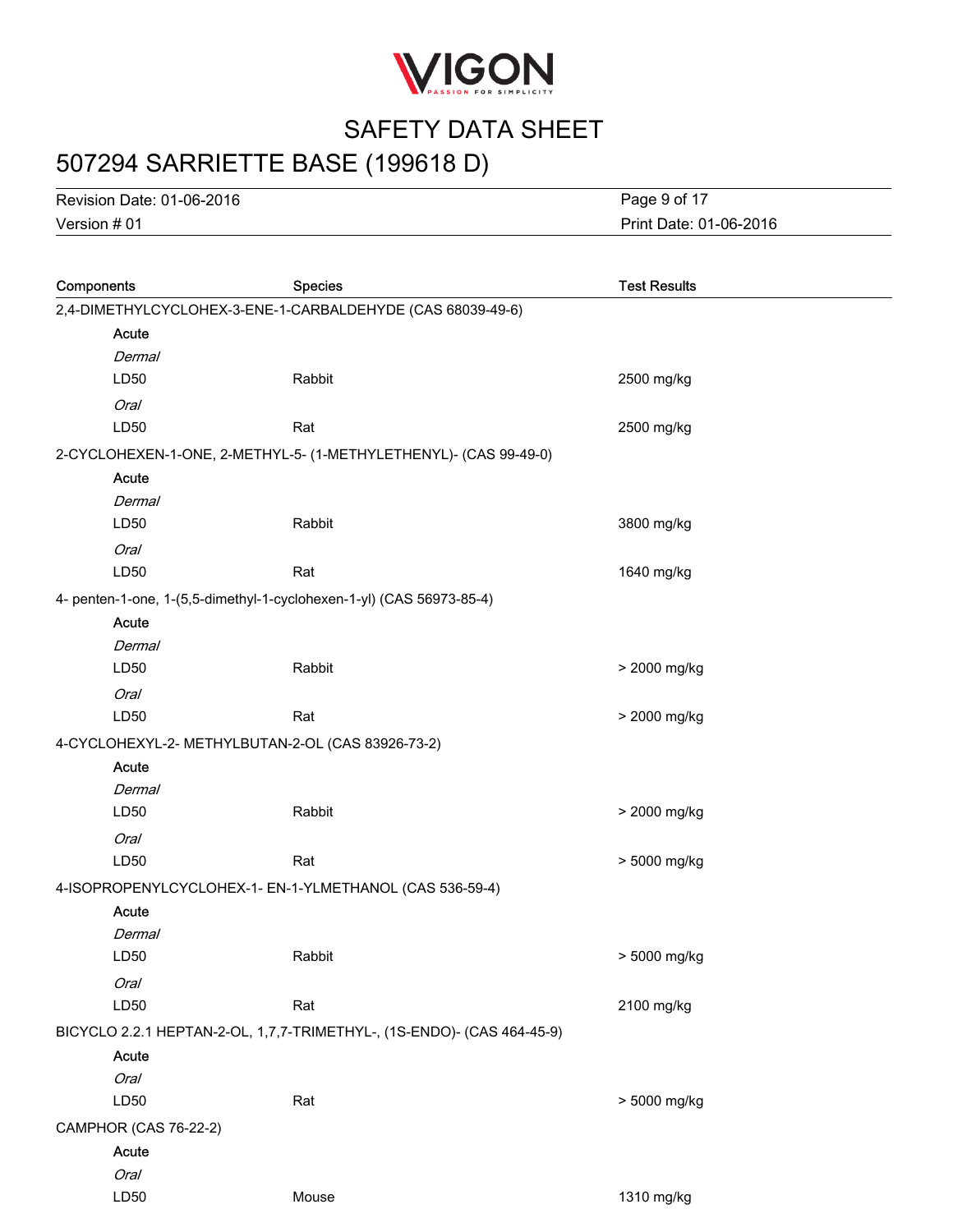

# 507294 SARRIETTE BASE (199618 D)

Version # 01 Revision Date: 01-06-2016 Print Date: 01-06-2016 Page 10 of 17

| Components                                   | <b>Species</b> | <b>Test Results</b>                                                                             |
|----------------------------------------------|----------------|-------------------------------------------------------------------------------------------------|
| CYMENE PARA (CAS 99-87-6)                    |                |                                                                                                 |
| Acute                                        |                |                                                                                                 |
| Dermal                                       |                |                                                                                                 |
| LD50                                         | Rabbit         | > 5000 mg/kg                                                                                    |
| Oral                                         |                |                                                                                                 |
| LD50                                         | Rat            | 4750 mg/kg                                                                                      |
| EUCALYPTOL (CAS 470-82-6)                    |                |                                                                                                 |
| Acute                                        |                |                                                                                                 |
| Dermal                                       |                |                                                                                                 |
| LD50                                         | Rabbit         | > 5000 mg/kg                                                                                    |
| Oral                                         |                |                                                                                                 |
| LD50                                         | Rat            | 2480 mg/kg Remarks:<br>Behavioral: Somnolence (general<br>depressed activity). Behavioral:Coma. |
| EXO-2-BORNANOL (CAS 124-76-5)                |                |                                                                                                 |
| Acute                                        |                |                                                                                                 |
| Dermal                                       |                |                                                                                                 |
| LD50                                         | Rabbit         | > 5000 mg/kg                                                                                    |
| Oral                                         |                |                                                                                                 |
| LD50                                         | Rat            | > 5000 mg/kg                                                                                    |
| HYDROGENATED METHYL ROSINATE (CAS 8050-15-5) |                |                                                                                                 |
| Acute                                        |                |                                                                                                 |
| Oral                                         |                |                                                                                                 |
| LD50                                         | Rat            | > 2000 mg/kg                                                                                    |
| LINALOOL (CAS 78-70-6)                       |                |                                                                                                 |
| Acute                                        |                |                                                                                                 |
| Dermal                                       |                |                                                                                                 |
| LD50                                         | Rabbit         | 2000 mg/kg                                                                                      |
| Oral                                         |                |                                                                                                 |
| LD50                                         | Rat            | 2790 mg/kg                                                                                      |
| MENTHONE LAEVO (CAS 89-80-5)                 |                |                                                                                                 |
| Acute                                        |                |                                                                                                 |
| <b>Oral</b>                                  |                |                                                                                                 |
| LD50                                         | Rat            | 500 mg/kg                                                                                       |
| Other                                        |                |                                                                                                 |
| LD50                                         | Mouse          | 2180 mg/kg                                                                                      |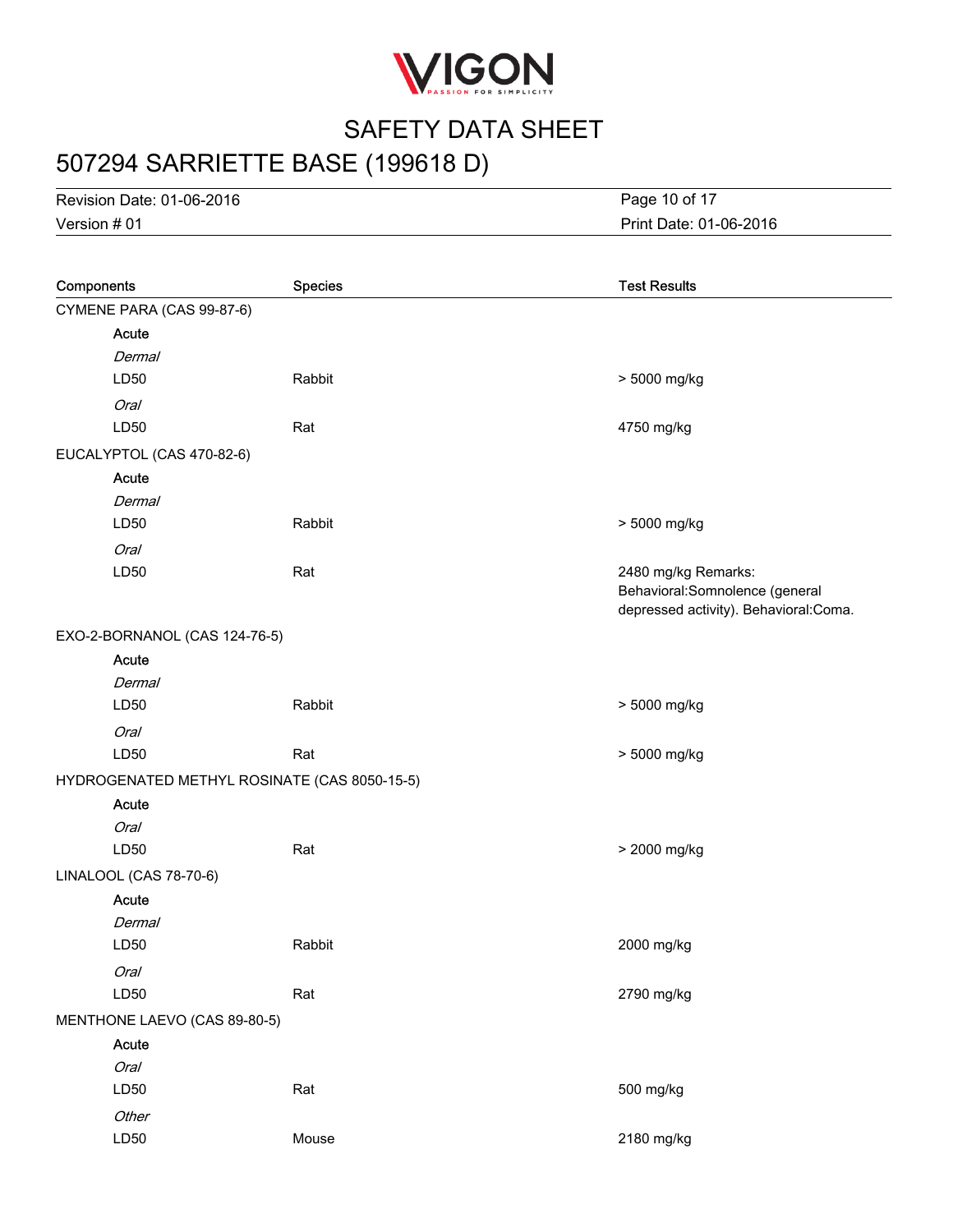

# 507294 SARRIETTE BASE (199618 D)

Version # 01 Revision Date: 01-06-2016 Print Date: 01-06-2016 Page 11 of 17

| Components                                                               | <b>Species</b>                                                               |                                            | <b>Test Results</b>                                                                                                                                                                            |
|--------------------------------------------------------------------------|------------------------------------------------------------------------------|--------------------------------------------|------------------------------------------------------------------------------------------------------------------------------------------------------------------------------------------------|
| methyl 2,2-dimethyl- 6-methylenecyclohexane carboxylate (CAS 81752-87-6) |                                                                              |                                            |                                                                                                                                                                                                |
| Acute                                                                    |                                                                              |                                            |                                                                                                                                                                                                |
| Dermal                                                                   |                                                                              |                                            |                                                                                                                                                                                                |
| LD50                                                                     | Rabbit                                                                       |                                            | > 2000 mg/kg                                                                                                                                                                                   |
| <b>Oral</b>                                                              |                                                                              |                                            |                                                                                                                                                                                                |
| LD50                                                                     | Rat                                                                          |                                            | > 2000 mg/kg                                                                                                                                                                                   |
| PINENE ALPHA (CAS 80-56-8)                                               |                                                                              |                                            |                                                                                                                                                                                                |
| Acute                                                                    |                                                                              |                                            |                                                                                                                                                                                                |
| Dermal                                                                   |                                                                              |                                            |                                                                                                                                                                                                |
| LD50                                                                     | Rabbit                                                                       |                                            | > 5000 mg/kg                                                                                                                                                                                   |
| <b>Oral</b>                                                              |                                                                              |                                            |                                                                                                                                                                                                |
| LD50                                                                     | Rat                                                                          |                                            | 3700 mg/kg Remarks: Brain and<br>Coverings: Recordings from specific areas<br>of CNS. Behavioral: Somnolence (general<br>depressed activity). Lungs, Thorax, or<br>Respiration: Other changes. |
| <b>THYMOL (CAS 89-83-8)</b>                                              |                                                                              |                                            |                                                                                                                                                                                                |
| Acute                                                                    |                                                                              |                                            |                                                                                                                                                                                                |
| <b>Oral</b>                                                              |                                                                              |                                            |                                                                                                                                                                                                |
| LD50                                                                     | Rat                                                                          |                                            | 980 mg/kg                                                                                                                                                                                      |
|                                                                          | * Estimates for product may be based on additional component data not shown. |                                            |                                                                                                                                                                                                |
| Skin corrosion/irritation                                                | Causes skin irritation.                                                      |                                            |                                                                                                                                                                                                |
| Serious eye damage/eye<br><i>irritation</i>                              | Causes serious eye damage.                                                   |                                            |                                                                                                                                                                                                |
| Respiratory or skin sensitization                                        |                                                                              |                                            |                                                                                                                                                                                                |
| Respiratory sensitization                                                | Not a respiratory sensitizer.                                                |                                            |                                                                                                                                                                                                |
| <b>Skin sensitization</b>                                                | May cause an allergic skin reaction.                                         |                                            |                                                                                                                                                                                                |
| Germ cell mutagenicity                                                   | mutagenic or genotoxic.                                                      |                                            | No data available to indicate product or any components present at greater than 0.1% are                                                                                                       |
| Carcinogenicity                                                          |                                                                              |                                            |                                                                                                                                                                                                |
| <b>ACGIH Carcinogens</b>                                                 |                                                                              |                                            |                                                                                                                                                                                                |
| <b>CAMPHOR (CAS 76-22-2)</b>                                             |                                                                              | A4 Not classifiable as a human carcinogen. |                                                                                                                                                                                                |
| PINENE ALPHA (CAS 80-56-8)                                               |                                                                              | A4 Not classifiable as a human carcinogen. |                                                                                                                                                                                                |
|                                                                          | OSHA Specifically Regulated Substances (29 CFR 1910.1001-1050)               |                                            |                                                                                                                                                                                                |
| Not listed.                                                              |                                                                              |                                            |                                                                                                                                                                                                |
| Reproductive toxicity                                                    | This product is not expected to cause reproductive or developmental effects. |                                            |                                                                                                                                                                                                |
| Specific target organ toxicity -<br>single exposure                      | May cause damage to organs.                                                  |                                            |                                                                                                                                                                                                |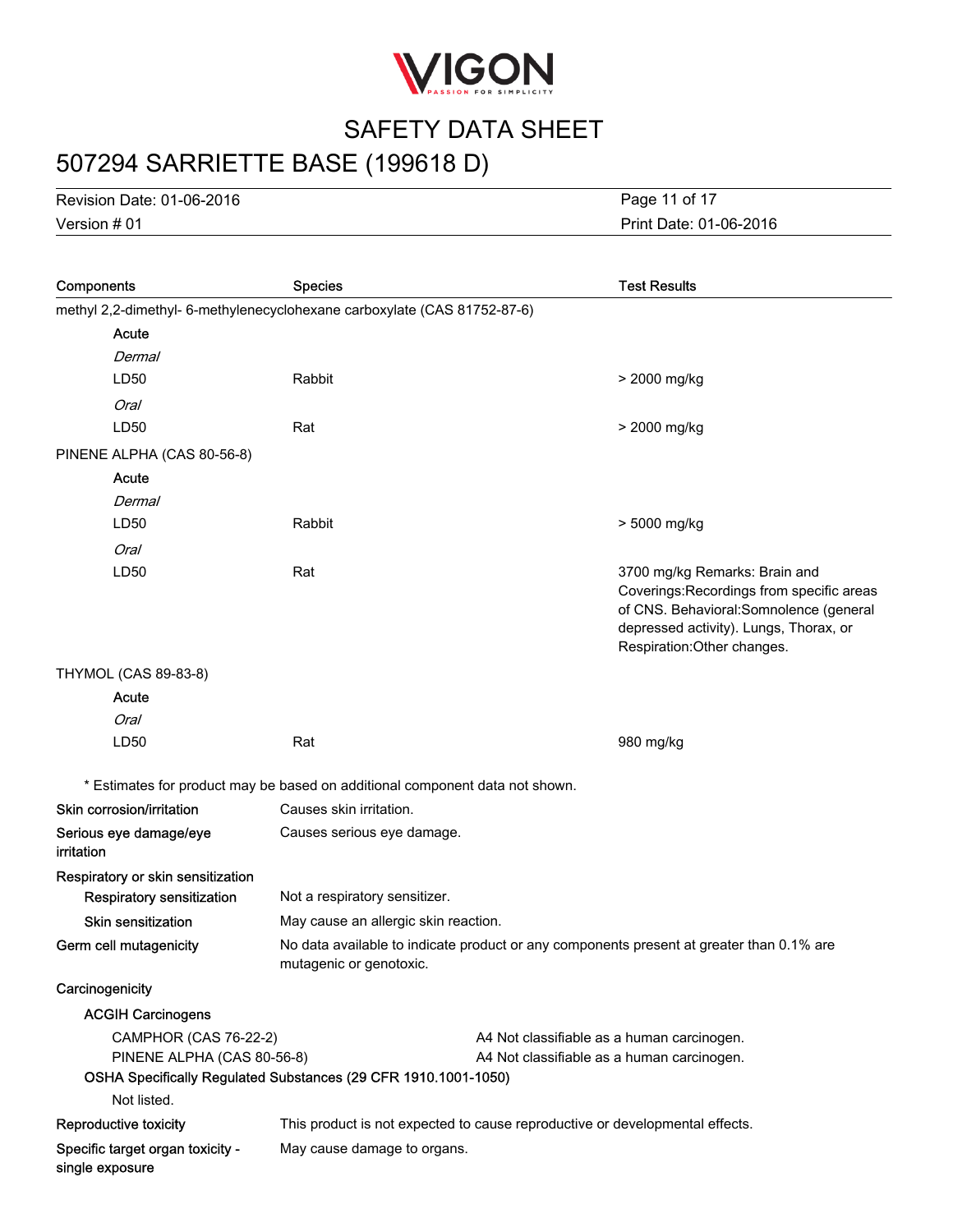

## 507294 SARRIETTE BASE (199618 D)

| Revision Date: 01-06-2016                             |                 | Page 12 of 17                                                                                                                                                                                                                           |                                                                                |  |
|-------------------------------------------------------|-----------------|-----------------------------------------------------------------------------------------------------------------------------------------------------------------------------------------------------------------------------------------|--------------------------------------------------------------------------------|--|
| Version # 01                                          |                 |                                                                                                                                                                                                                                         | Print Date: 01-06-2016                                                         |  |
|                                                       |                 |                                                                                                                                                                                                                                         |                                                                                |  |
| Specific target organ toxicity -<br>repeated exposure | Not classified. |                                                                                                                                                                                                                                         |                                                                                |  |
| <b>Aspiration hazard</b>                              |                 | Not an aspiration hazard.                                                                                                                                                                                                               |                                                                                |  |
| <b>Chronic effects</b>                                |                 | Prolonged inhalation may be harmful.                                                                                                                                                                                                    |                                                                                |  |
| <b>Further information</b>                            |                 | This mixture has not been subjected to toxicological testing as an entity. According to available<br>data on the constituents the health classification criteria are met.                                                               |                                                                                |  |
| <b>12. ECOLOGICAL INFORMATION</b>                     |                 |                                                                                                                                                                                                                                         |                                                                                |  |
| Ecotoxicity                                           |                 | Toxic to aquatic life with long lasting effects. This mixture has not been subjected to<br>ecotoxicological testing as an entity. According to available data on the constituents the<br>environmental classification criteria are met. |                                                                                |  |
| Components                                            |                 | <b>Species</b>                                                                                                                                                                                                                          | <b>Test Results</b>                                                            |  |
|                                                       |                 | (2S)-PROPYL 2- (1,1-DIMETHYLPROPOXY) PROPANOATE (CAS 319002-92-1)                                                                                                                                                                       |                                                                                |  |
| <b>Aquatic</b>                                        |                 |                                                                                                                                                                                                                                         |                                                                                |  |
| Acute                                                 |                 |                                                                                                                                                                                                                                         |                                                                                |  |
| Algae                                                 | <b>EC50</b>     | Algae                                                                                                                                                                                                                                   | > 100 mg/l OECD 201                                                            |  |
| Crustacea                                             | <b>EC50</b>     | Daphnia                                                                                                                                                                                                                                 | 20 mg/l OECD 202                                                               |  |
| Fish                                                  | <b>LC50</b>     | Fish                                                                                                                                                                                                                                    | 13 mg/l OECD 203                                                               |  |
|                                                       |                 | 1-Propanol, 2-[1-(3,3-dimethylcyclohexyl) ethoxy]-2-methyl-,propanoate (CAS 141773-73-1)                                                                                                                                                |                                                                                |  |
| <b>Aquatic</b>                                        |                 |                                                                                                                                                                                                                                         |                                                                                |  |
| Acute                                                 |                 |                                                                                                                                                                                                                                         |                                                                                |  |
| Algae                                                 | EC50            | Algae                                                                                                                                                                                                                                   | > 1.1 mg/l, 72 hours (OECD 201)                                                |  |
| Crustacea                                             | <b>EC50</b>     | Daphnia magna                                                                                                                                                                                                                           | 3.3 mg/l, 48 hours (OECD 202)                                                  |  |
| Fish                                                  | <b>LC50</b>     | Fish                                                                                                                                                                                                                                    | 3.6 mg/l, 96 hours (OECD 203)                                                  |  |
|                                                       |                 | 2,4-DIMETHYLCYCLOHEX-3-ENE-1-CARBALDEHYDE (CAS 68039-49-6)                                                                                                                                                                              |                                                                                |  |
| <b>Aquatic</b>                                        |                 |                                                                                                                                                                                                                                         |                                                                                |  |
| Acute                                                 |                 |                                                                                                                                                                                                                                         |                                                                                |  |
| Algae                                                 | <b>EC50</b>     | Green algae (Desmodesmus<br>subspicatus)                                                                                                                                                                                                | 31 mg/l, 72 hours (based on growth rate<br>- nominal concentration - OECD 201) |  |
| Crustacea                                             | <b>EC50</b>     | Daphnia magna                                                                                                                                                                                                                           | 22.4 mg/l, 48 hours (measured<br>concentration - similar to OECD 202)          |  |
| Fish                                                  | <b>LC50</b>     | Oncorhynchus mykiss (reported as<br>Salmo gairdneri)                                                                                                                                                                                    | 7.5 mg/l, 96 hours (measured<br>concentration - OECD 203)                      |  |
| 4-CYCLOHEXYL-2- METHYLBUTAN-2-OL (CAS 83926-73-2)     |                 |                                                                                                                                                                                                                                         |                                                                                |  |
| Aquatic                                               |                 |                                                                                                                                                                                                                                         |                                                                                |  |
| Algae                                                 | <b>EC50</b>     | Algae                                                                                                                                                                                                                                   | 25 mg/l, 72 hours                                                              |  |
| Crustacea                                             | <b>EC50</b>     | Daphnia                                                                                                                                                                                                                                 | 3.8 mg/l, 48 hours                                                             |  |
| Fish                                                  | <b>LC50</b>     | Fish                                                                                                                                                                                                                                    | 13 mg/l, 96 hours                                                              |  |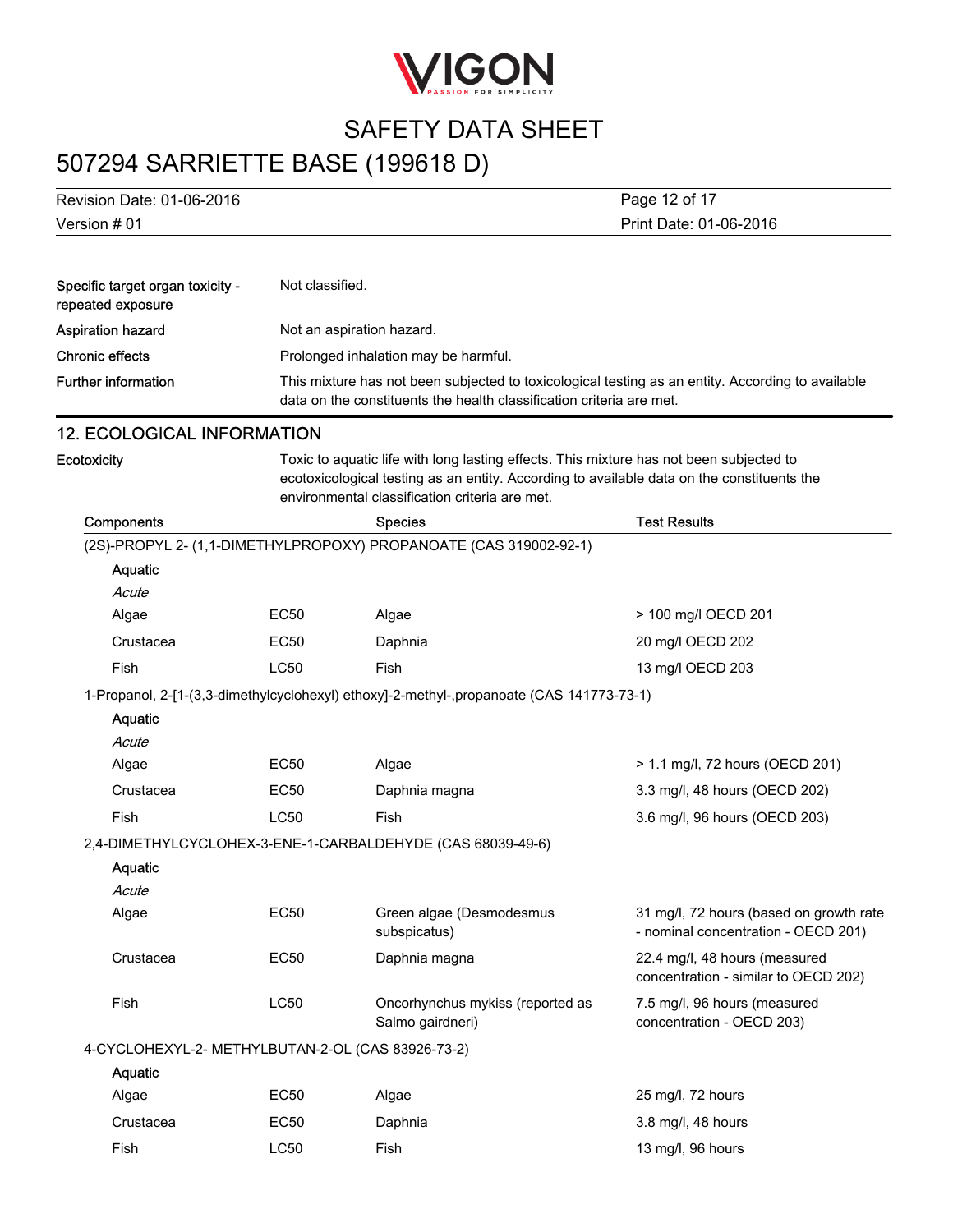

# 507294 SARRIETTE BASE (199618 D)

Version # 01 Revision Date: 01-06-2016

Print Date: 01-06-2016 Page 13 of 17

| Components                                   |             | <b>Species</b>                                                                                 | <b>Test Results</b>                                                                                                     |
|----------------------------------------------|-------------|------------------------------------------------------------------------------------------------|-------------------------------------------------------------------------------------------------------------------------|
|                                              |             | BICYCLO 2.2.1 HEPTAN-2-OL, 1,7,7-TRIMETHYL-, (1S-ENDO)- (CAS 464-45-9)                         |                                                                                                                         |
| Aquatic                                      |             |                                                                                                |                                                                                                                         |
| Fish                                         | <b>LC50</b> | Fathead minnow (Pimephales promelas) 55.4 - 62.8 mg/l, 96 hours                                |                                                                                                                         |
| CAMPHOR (CAS 76-22-2)                        |             |                                                                                                |                                                                                                                         |
| Aquatic                                      |             |                                                                                                |                                                                                                                         |
| Acute                                        |             |                                                                                                |                                                                                                                         |
| Fish                                         | EC50        | Pimephales promelas                                                                            | 110 mg/l, 96 hours                                                                                                      |
| CYMENE PARA (CAS 99-87-6)                    |             |                                                                                                |                                                                                                                         |
| Other                                        | EC50        | Pseudokirchnerella subcapitata                                                                 | 5.8 mg/l, 72 hours                                                                                                      |
| Aquatic                                      |             |                                                                                                |                                                                                                                         |
| Crustacea                                    | <b>LC50</b> | Water flea (Daphnia magna)                                                                     | 4.3 - 10 mg/l, 48 hours                                                                                                 |
| Fish                                         | <b>LC50</b> | Fish                                                                                           | 2 mg/l, 96 hours (Oryzias latipes)                                                                                      |
|                                              |             | Sheepshead minnow (Cyprinodon<br>variegatus)                                                   | 36 - 64 mg/l, 96 hours                                                                                                  |
|                                              | <b>NOEC</b> | Sheepshead minnow (Cyprinodon<br>variegatus)                                                   | 10 mg/l, 96 hours                                                                                                       |
| EUCALYPTOL (CAS 470-82-6)                    |             |                                                                                                |                                                                                                                         |
| Aquatic                                      |             |                                                                                                |                                                                                                                         |
| <b>Fish</b>                                  | <b>LC50</b> | Fathead minnow (Pimephales promelas) 95.4 - 109 mg/l, 96 hours                                 |                                                                                                                         |
| HYDROGENATED METHYL ROSINATE (CAS 8050-15-5) |             |                                                                                                |                                                                                                                         |
| Acute                                        |             |                                                                                                |                                                                                                                         |
| Other                                        | <b>EL50</b> | Selenastrum capricornutum (new name > 1000 mg/l, 72 hours OECD 201<br>Pseudokirchnerella subca |                                                                                                                         |
| Aquatic                                      |             |                                                                                                |                                                                                                                         |
| Acute                                        |             |                                                                                                |                                                                                                                         |
| Crustacea                                    | EL50        | Daphnia magna                                                                                  | > 100 mg/l, 48 hours OECD 202                                                                                           |
| Fish                                         | <b>LL50</b> | Pimephales promelas                                                                            | > 1000 mg/l, 96 hours OECD 203                                                                                          |
| LINALOOL (CAS 78-70-6)                       |             |                                                                                                |                                                                                                                         |
| Other                                        | EC10        | Activated sludge of a predominantly<br>domestic sewage                                         | $> 100$ mg/l, 3 hours                                                                                                   |
| Aquatic                                      |             |                                                                                                |                                                                                                                         |
| Algae                                        | <b>EC50</b> | Green algae (Chlamydomonas variabilis) 88.3 mg/l, 96 hours DIN 38412 Part 9                    | static. The details of the toxic effect<br>related to the nominal concentration.                                        |
| Crustacea                                    | EC50        | Daphnia magna                                                                                  | 20 mg/l, 48 hours DIN 38412 Part 11<br>static. The details of the toxic effect<br>related to the nominal concentration. |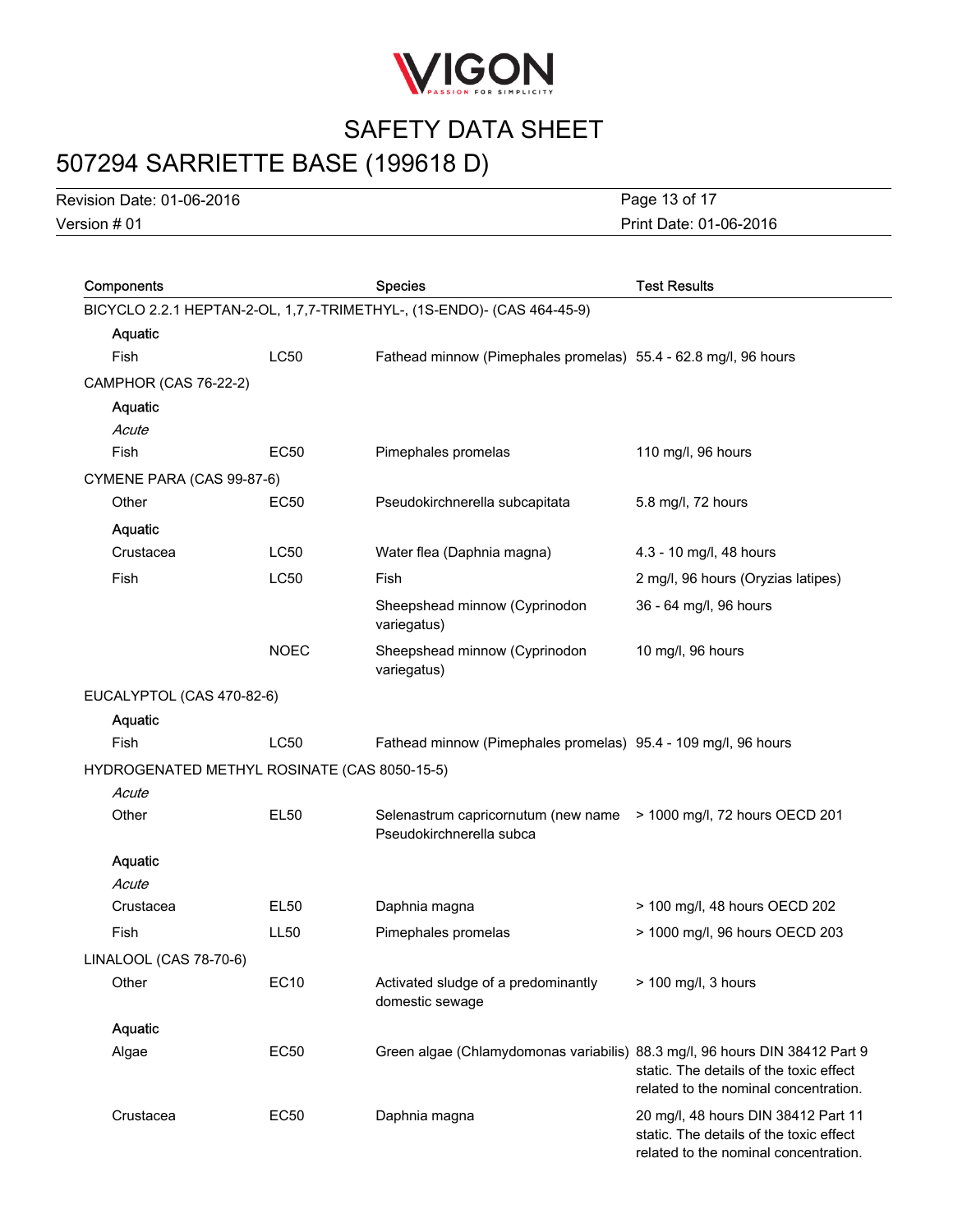

## 507294 SARRIETTE BASE (199618 D)

Version # 01 Revision Date: 01-06-2016 Print Date: 01-06-2016 Page 14 of 17

| Components                                        |                    | <b>Species</b>                                                                                                                                                                             | <b>Test Results</b>                                                                                                          |
|---------------------------------------------------|--------------------|--------------------------------------------------------------------------------------------------------------------------------------------------------------------------------------------|------------------------------------------------------------------------------------------------------------------------------|
| Fish                                              | <b>LC50</b>        | Ide, silver or golden orfe (Leuciscus<br>idus)                                                                                                                                             | 22 - 46 mg/l, 96 hours DIN 38412 Part<br>15 static. The details of the toxic effect<br>related to the nominal concentration. |
|                                                   | $LC50-R$           | Fish                                                                                                                                                                                       | 27.8 mg/l, 96 hours                                                                                                          |
|                                                   |                    | methyl 2,2-dimethyl- 6-methylenecyclohexane carboxylate (CAS 81752-87-6)                                                                                                                   |                                                                                                                              |
| Aquatic                                           |                    |                                                                                                                                                                                            |                                                                                                                              |
| Other                                             | <b>EC50</b>        | <b>Activated Sludge</b>                                                                                                                                                                    | 900 mg/l, 3 hours inhibitory test                                                                                            |
| Acute                                             |                    |                                                                                                                                                                                            |                                                                                                                              |
| Algae                                             | <b>EC50</b>        | Algae                                                                                                                                                                                      | > 0.63 mg/l, 72 hours                                                                                                        |
| Crustacea                                         | EC50               | Daphnia magna                                                                                                                                                                              | $> 2$ mg/l, 48 hours                                                                                                         |
| Fish                                              | <b>LC50</b>        | Fish                                                                                                                                                                                       | > 1.5 mg/l, 96 hours                                                                                                         |
| PINENE ALPHA (CAS 80-56-8)                        |                    |                                                                                                                                                                                            |                                                                                                                              |
| Aquatic                                           |                    |                                                                                                                                                                                            |                                                                                                                              |
| Crustacea                                         | <b>LC50</b>        | Daphnia magna                                                                                                                                                                              | 41 mg/l, 48 hours                                                                                                            |
| Fish                                              | <b>LC50</b>        | Fathead minnow (Pimephales promelas) 0.28 mg/l, 96 hours                                                                                                                                   |                                                                                                                              |
| <b>THYMOL (CAS 89-83-8)</b>                       |                    |                                                                                                                                                                                            |                                                                                                                              |
| Aquatic                                           |                    |                                                                                                                                                                                            |                                                                                                                              |
| Fish                                              | <b>LC50</b>        | Fathead minnow (Pimephales promelas) 3.2 mg/l, 96 hours                                                                                                                                    |                                                                                                                              |
|                                                   |                    | * Estimates for product may be based on additional component data not shown.                                                                                                               |                                                                                                                              |
| Persistence and degradability                     |                    | No data is available on the degradability of this product.                                                                                                                                 |                                                                                                                              |
| <b>Bioaccumulative potential</b>                  |                    |                                                                                                                                                                                            |                                                                                                                              |
| Partition coefficient n-octanol / water (log Kow) |                    |                                                                                                                                                                                            |                                                                                                                              |
| <b>CYMENE PARA</b>                                |                    | 4.1                                                                                                                                                                                        |                                                                                                                              |
| <b>EUCALYPTOL</b>                                 |                    | 2.74                                                                                                                                                                                       |                                                                                                                              |
| <b>LINALOOL</b>                                   |                    | 2.97, (OECD Guideline 107)                                                                                                                                                                 |                                                                                                                              |
| PINENE ALPHA                                      |                    | 4.83                                                                                                                                                                                       |                                                                                                                              |
| <b>THYMOL</b>                                     |                    | 3.3                                                                                                                                                                                        |                                                                                                                              |
| Mobility in soil                                  | No data available. |                                                                                                                                                                                            |                                                                                                                              |
| Other adverse effects                             |                    | No other adverse environmental effects (e.g. ozone depletion, photochemical ozone creation<br>potential, endocrine disruption, global warming potential) are expected from this component. |                                                                                                                              |

### 13. DISPOSAL CONSIDERATIONS

| Disposal instructions      | Do not discharge into drains, water courses or onto the ground. Do not allow this material to drain<br>into sewers/water supplies. Do not contaminate ponds, waterways or ditches with chemical or<br>used container. Dispose of contents/container in accordance with<br>local/regional/national/international regulations. |
|----------------------------|------------------------------------------------------------------------------------------------------------------------------------------------------------------------------------------------------------------------------------------------------------------------------------------------------------------------------|
| Local disposal regulations | Dispose in accordance with all applicable regulations.                                                                                                                                                                                                                                                                       |
| Hazardous waste code       | Not established.                                                                                                                                                                                                                                                                                                             |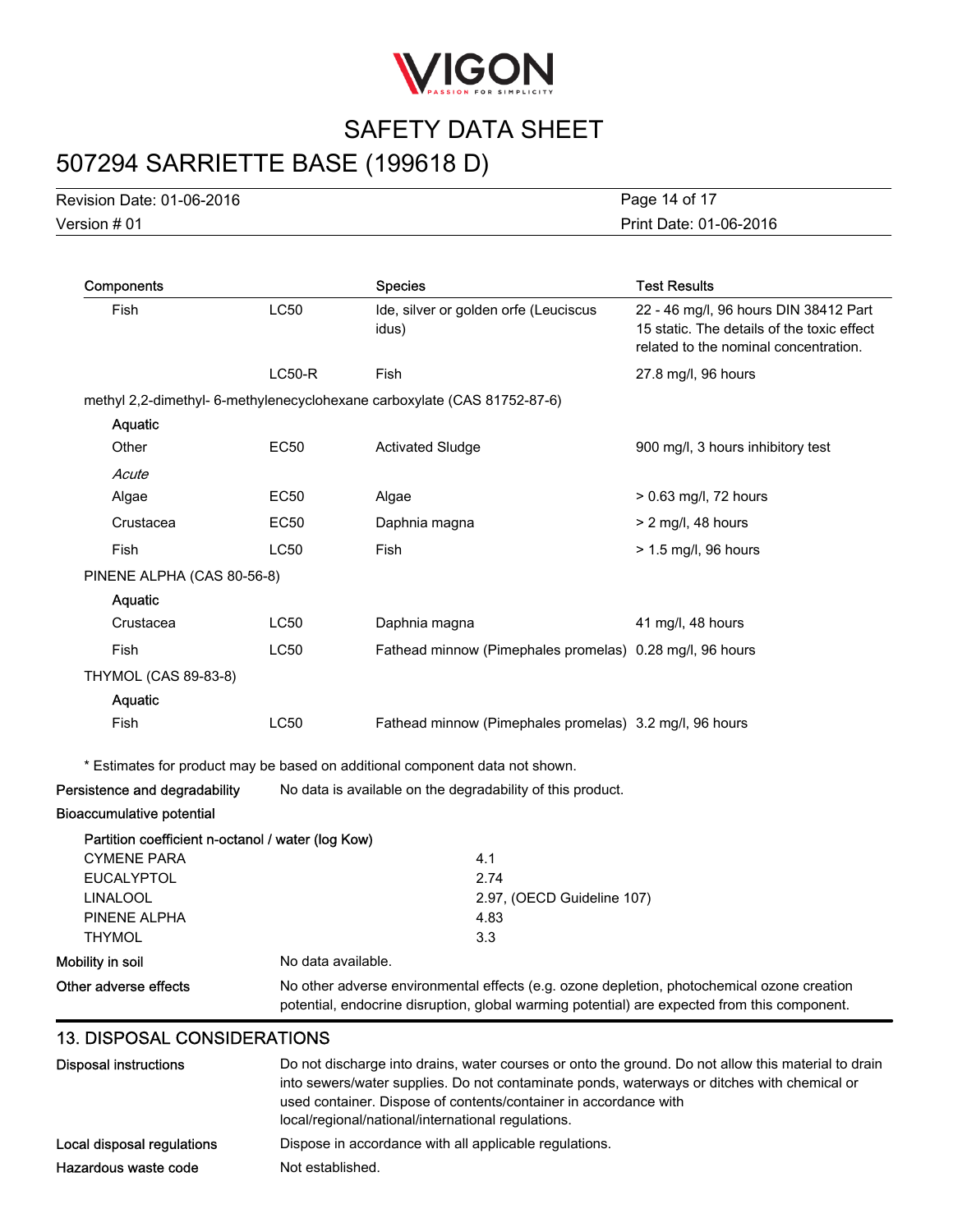

## 507294 SARRIETTE BASE (199618 D)

emptied.

| Version # 01              | Print Date: 01-06-2016 |
|---------------------------|------------------------|
| Revision Date: 01-06-2016 | Page 15 of 17          |
|                           |                        |

| Waste from residues / unused | Empty containers or liners may retain some product residues. This material and its container must                                                                                                    |
|------------------------------|------------------------------------------------------------------------------------------------------------------------------------------------------------------------------------------------------|
| products                     | be disposed of in a safe manner (see: Disposal instructions).                                                                                                                                        |
| Contaminated packaging       | Empty containers should be taken to an approved waste handling site for recycling or disposal.<br>Since emptied containers may retain product residue, follow label warnings even after container is |

### 14. TRANSPORT INFORMATION

### ADN

Not regulated as dangerous goods.

#### ADR

Not regulated as dangerous goods.

#### RID

Not regulated as dangerous goods.

### **DOT**

### BULK

Not regulated as dangerous goods.

#### DOT

### NON-BULK

Not regulated as dangerous goods.

### IATA

Not regulated as dangerous goods.

### IMDG

Not regulated as dangerous goods.

### 15. REGULATORY INFORMATION

US federal regulations This product is a "Hazardous Chemical" as defined by the OSHA Hazard Communication Standard, 29 CFR 1910.1200.

### CERCLA Hazardous Substance List (40 CFR 302.4)

Not listed.

### US. OSHA Specifically Regulated Substances (29 CFR 1910.1001-1050)

Not listed.

#### SARA 304 Emergency release notification

Not regulated.

#### OSHA Specifically Regulated Substances (29 CFR 1910.1001-1050)

Not listed.

### TSCA Section 12(b) Export Notification (40 CFR 707, Subpt. D)

Not regulated.

### Superfund Amendments and Reauthorization Act of 1986 (SARA)

Hazard categories **Immediate Hazard - Yes** Delayed Hazard - No Fire Hazard - Yes Pressure Hazard - No Reactivity Hazard - No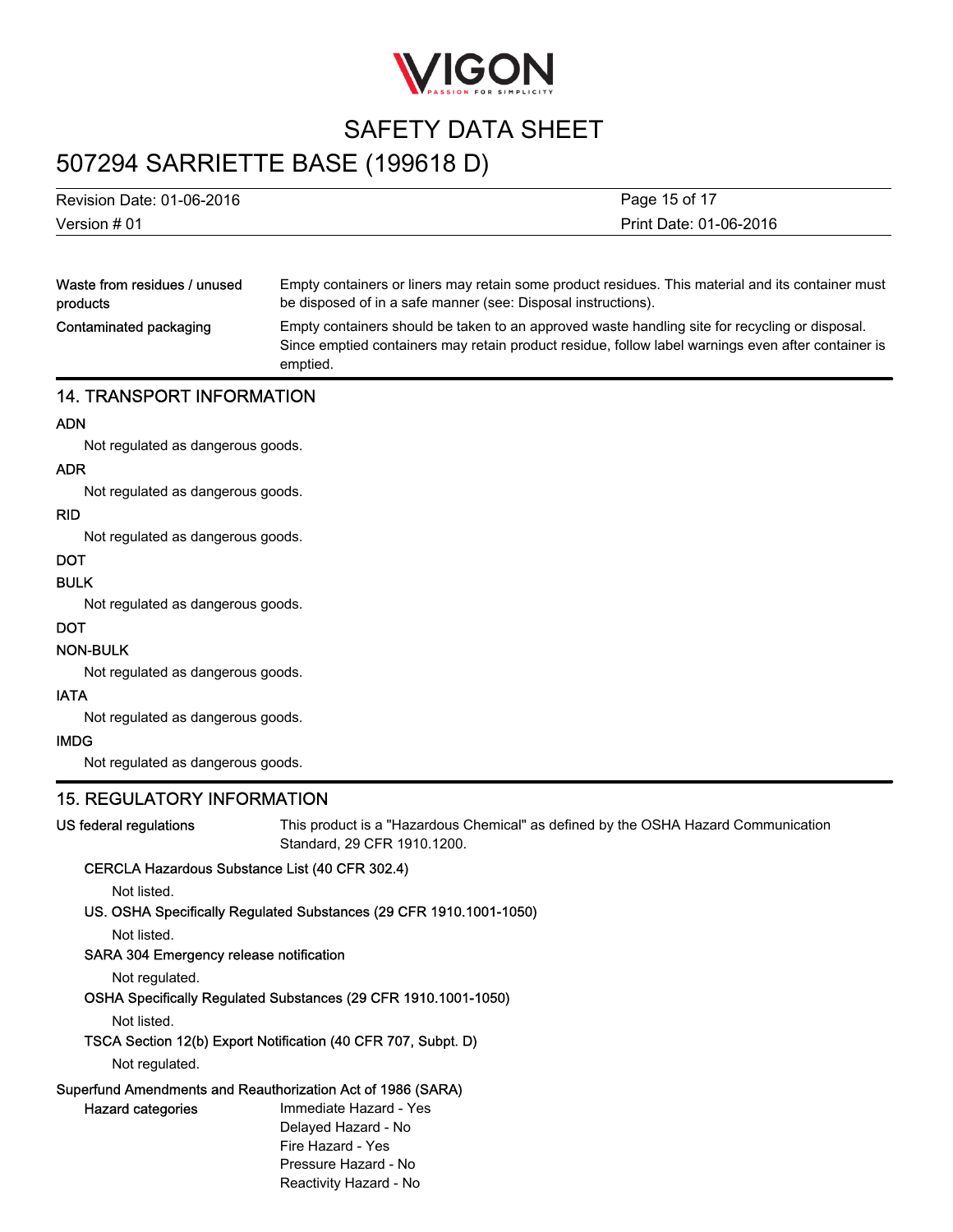

## 507294 SARRIETTE BASE (199618 D)

Version # 01 Revision Date: 01-06-2016 Print Date: 01-06-2016 Page 16 of 17

| <b>SARA 302 Extremely hazardous substance</b><br>Not listed. |                                                                                              |                      |                        |
|--------------------------------------------------------------|----------------------------------------------------------------------------------------------|----------------------|------------------------|
| SARA 311/312 Hazardous<br>chemical                           | No.                                                                                          |                      |                        |
| SARA 313 (TRI reporting)<br>Not regulated.                   |                                                                                              |                      |                        |
| Other federal regulations                                    |                                                                                              |                      |                        |
|                                                              | Clean Air Act (CAA) Section 112 Hazardous Air Pollutants (HAPs) List                         |                      |                        |
| Not regulated.                                               | Clean Air Act (CAA) Section 112(r) Accidental Release Prevention (40 CFR 68.130)             |                      |                        |
| Not regulated.                                               |                                                                                              |                      |                        |
| <b>Safe Drinking Water Act</b><br>(SDWA)                     | Not regulated.                                                                               |                      |                        |
| US state regulations                                         |                                                                                              |                      |                        |
| US - Minnesota Haz Subs: Hazardous substance                 |                                                                                              |                      |                        |
| CAMPHOR (CAS 76-22-2)                                        |                                                                                              | Hazardous substance. |                        |
| US. Massachusetts RTK - Substance List                       |                                                                                              |                      |                        |
| <b>CAMPHOR (CAS 76-22-2)</b>                                 |                                                                                              |                      |                        |
| CYMENE PARA (CAS 99-87-6)                                    |                                                                                              |                      |                        |
| PINENE ALPHA (CAS 80-56-8)                                   |                                                                                              |                      |                        |
|                                                              | US. New Jersey Worker and Community Right-to-Know Act                                        |                      |                        |
| <b>CAMPHOR (CAS 76-22-2)</b>                                 |                                                                                              |                      |                        |
| CYMENE PARA (CAS 99-87-6)                                    |                                                                                              |                      |                        |
| PINENE ALPHA (CAS 80-56-8)                                   | US. Pennsylvania Worker and Community Right-to-Know Law                                      |                      |                        |
| <b>CAMPHOR (CAS 76-22-2)</b>                                 |                                                                                              |                      |                        |
| CYMENE PARA (CAS 99-87-6)                                    |                                                                                              |                      |                        |
| PINENE ALPHA (CAS 80-56-8)                                   |                                                                                              |                      |                        |
| <b>US. Rhode Island RTK</b>                                  |                                                                                              |                      |                        |
| Not regulated.                                               |                                                                                              |                      |                        |
| US. California Proposition 65                                |                                                                                              |                      |                        |
|                                                              | US - California Proposition 65 - Carcinogens & Reproductive Toxicity (CRT): Listed substance |                      |                        |
| Not listed.                                                  |                                                                                              |                      |                        |
| <b>International Inventories</b>                             |                                                                                              |                      |                        |
| Country(s) or region                                         | Inventory name                                                                               |                      | On inventory (yes/no)* |
| Australia                                                    | Australian Inventory of Chemical Substances (AICS)                                           |                      | No                     |
| Canada                                                       | Domestic Substances List (DSL)                                                               |                      | No                     |
|                                                              |                                                                                              |                      |                        |

Canada Domestic Substances List (DSL) No Canada Non-Domestic Substances List (NDSL) Yes China **Inventory of Existing Chemical Substances in China (IECSC)** No No Europe **European Inventory of Existing Commercial Chemical** No **European Inventory of Existing Commercial Chemical** Substances (EINECS)